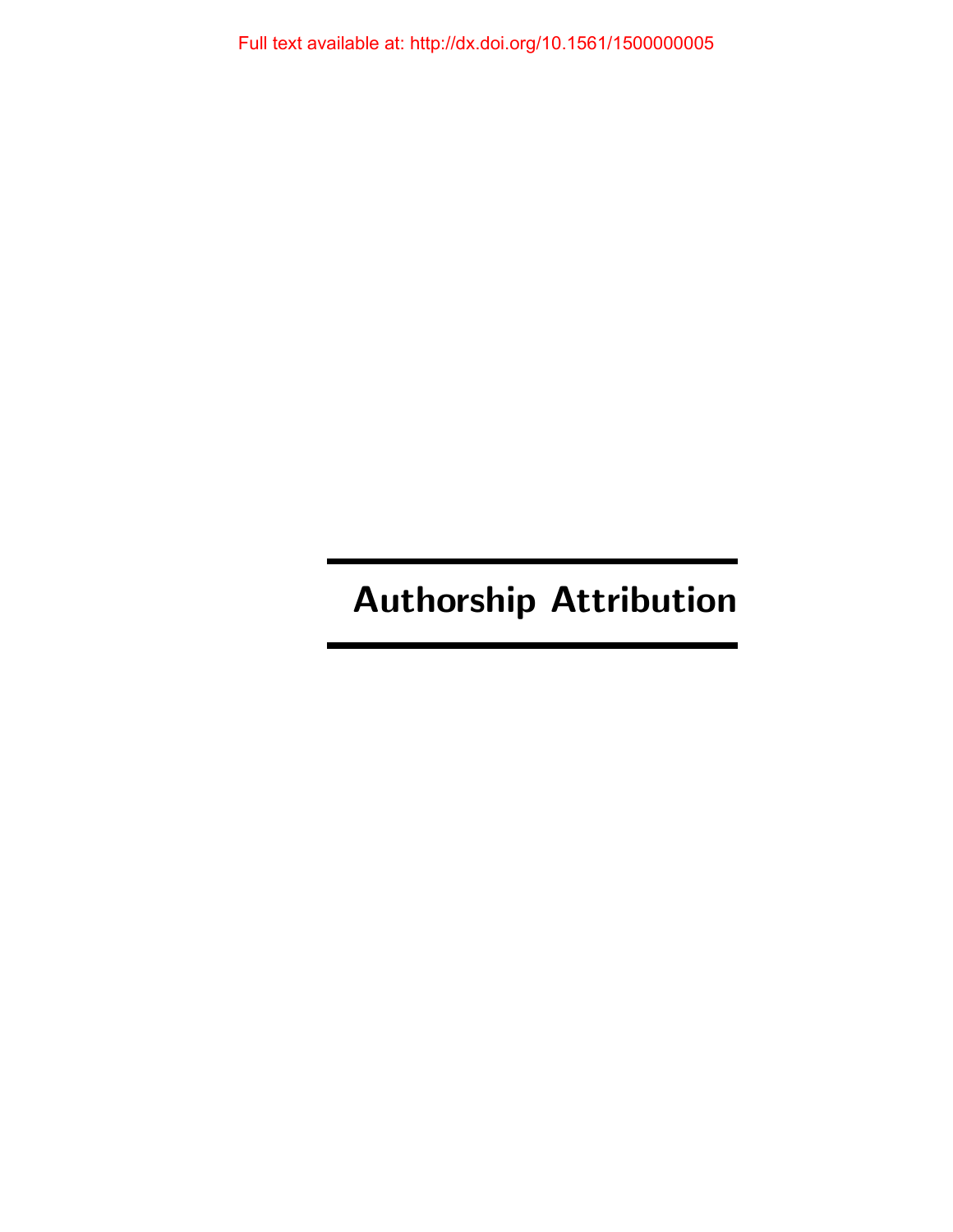# Authorship Attribution

## Patrick Juola

Department of Mathematics and Computer Science Duquesne University Pittsburgh, PA 15282 USA juola@mathcs.duq.edu



Boston – Delft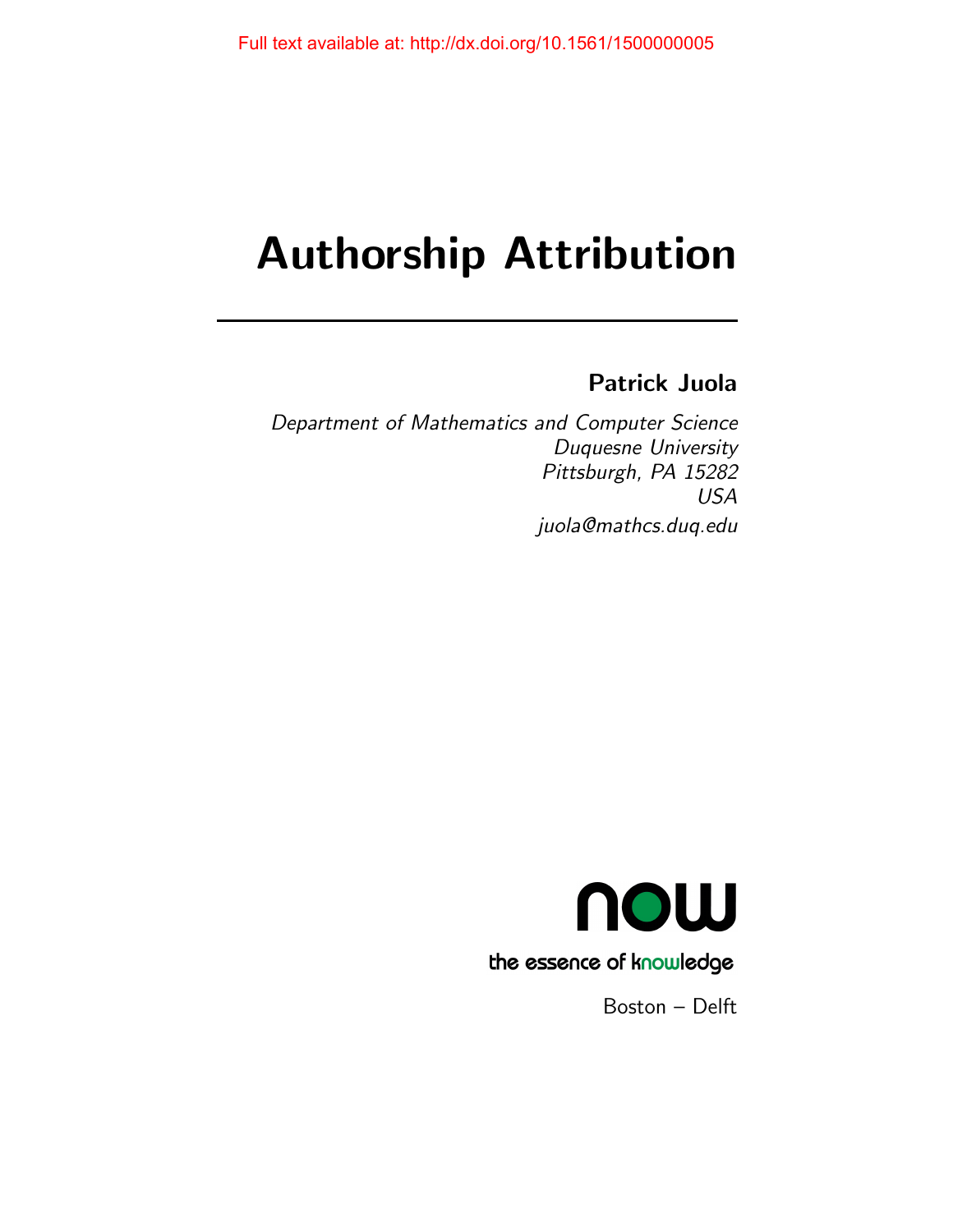## Foundations and Trends ${}^{\text{\textregistered}}$  in Information Retrieval

Published, sold and distributed by: now Publishers Inc. PO Box 1024 Hanover, MA 02339 USA Tel. +1-781-985-4510 www.nowpublishers.com sales@nowpublishers.com

Outside North America: now Publishers Inc. PO Box 179 2600 AD Delft The Netherlands Tel. +31-6-51115274

The preferred citation for this publication is P. Juola, Authorship Attribution, Foundation and Trends<sup> $\&$ </sup> in Information Retrieval, vol 1, no 3, pp 233–334, 2006

ISBN: 978-1-60198-118-9 c 2008 P. Juola

All rights reserved. No part of this publication may be reproduced, stored in a retrieval system, or transmitted in any form or by any means, mechanical, photocopying, recording or otherwise, without prior written permission of the publishers.

Photocopying. In the USA: This journal is registered at the Copyright Clearance Center, Inc., 222 Rosewood Drive, Danvers, MA 01923. Authorization to photocopy items for internal or personal use, or the internal or personal use of specific clients, is granted by now Publishers Inc for users registered with the Copyright Clearance Center (CCC). The 'services' for users can be found on the internet at: www.copyright.com

For those organizations that have been granted a photocopy license, a separate system of payment has been arranged. Authorization does not extend to other kinds of copying, such as that for general distribution, for advertising or promotional purposes, for creating new collective works, or for resale. In the rest of the world: Permission to photocopy must be obtained from the copyright owner. Please apply to now Publishers Inc., PO Box 1024, Hanover, MA 02339, USA; Tel. +1-781-871-0245; www.nowpublishers.com; sales@nowpublishers.com

now Publishers Inc. has an exclusive license to publish this material worldwide. Permission to use this content must be obtained from the copyright license holder. Please apply to now Publishers, PO Box 179, 2600 AD Delft, The Netherlands, www.nowpublishers.com; e-mail: sales@nowpublishers.com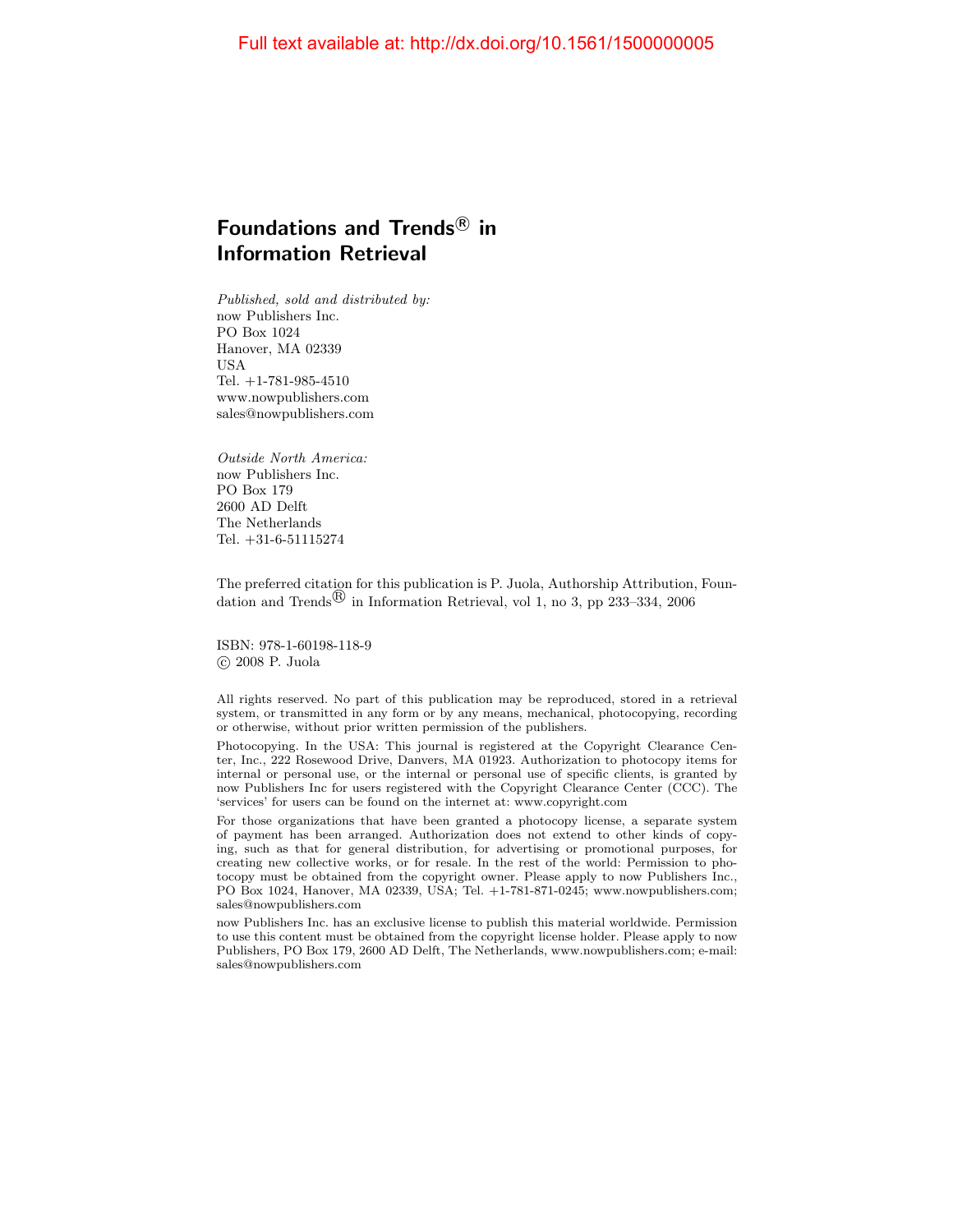## Foundations and Trends<sup>®</sup> in Information Retrieval

Volume 1 Issue 3, 2006 Editorial Board

#### Editors-in-Chief:

Fabrizio Sebastiani Consiglio Nazionale delle Ricerche fabrizio.sebastiani@isti.cnr.it

#### Jamie Callan

Carnegie Mellon University callan@cmu.edu

#### Editors

Alan Smeaton (Dublin City University) Andrei Z. Broder (Yahoo! Research) Bruce Croft (University of Massachusetts, Amherst) Charles L.A. Clarke (University of Waterloo) Ellen Voorhees (National Institute of Standards and Technology) Ian Ruthven (University of Strathclyde, Glasgow) James Allan (University of Massachusetts, Amherst) Justin Zobel (RMIT University, Melbourne) Maarten de Rijke (University of Amsterdam) Marcello Federico (ITC-irst) Norbert Fuhr (University of Duisburg-Essen) Soumen Chakrabarti (Indian Institute of Technology) Susan Dumais (Microsoft Research) Wei-Ying Ma (Microsoft Research Asia) William W. Cohen (CMU)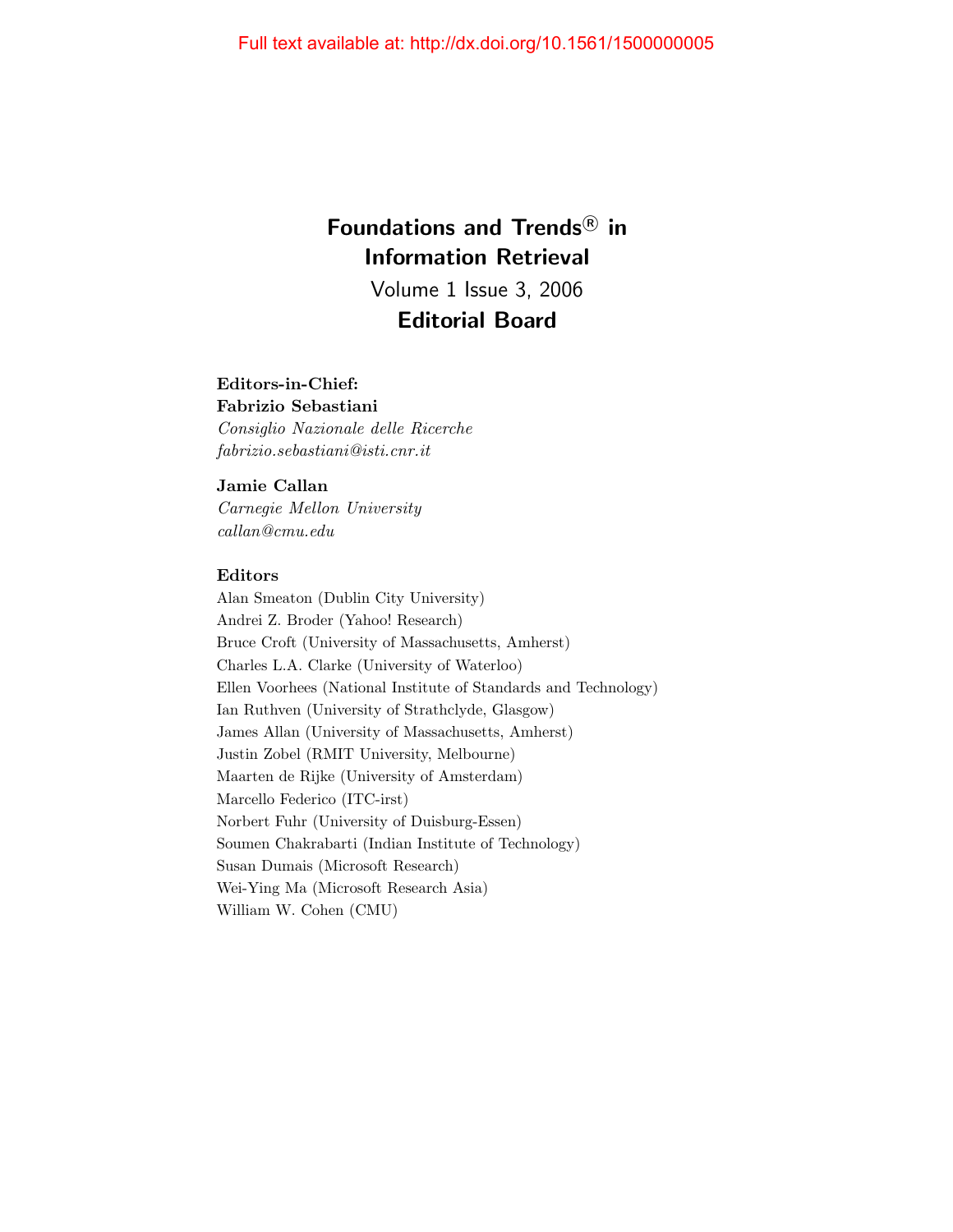## Editorial Scope

Foundations and Trends $^{\textcircled{\textrm{B}}}$  in Information Retrieval will publish survey and tutorial articles in the following topics:

- Applications of IR
- Architectures for IR
- Collaborative filtering and recommender systems
- Cross-lingual and multilingual IR
- Distributed IR and federated search
- Evaluation issues and test collections for IR
- Formal models and language models for IR
- IR on mobile platforms
- Indexing and retrieval of structured documents
- Information categorization and clustering
- Information extraction
- Information filtering and routing
- Metasearch, rank aggregation and data fusion
- Natural language processing for IR
- Performance issues for IR systems, including algorithms, data structures, optimization techniques, and scalability
- Question answering
- Summarization of single documents, multiple documents, and corpora
- Text mining
- Topic detection and tracking
- Usability, interactivity, and visualization issues in IR
- User modelling and user studies for IR
- Web search

#### Information for Librarians

Foundations and Trends<sup>®</sup> in Information Retrieval, 2006, Volume 1, 4 issues. ISSN paper version 1554-0669. ISSN online version 1554-0677. Also available as a combined paper and online subscription.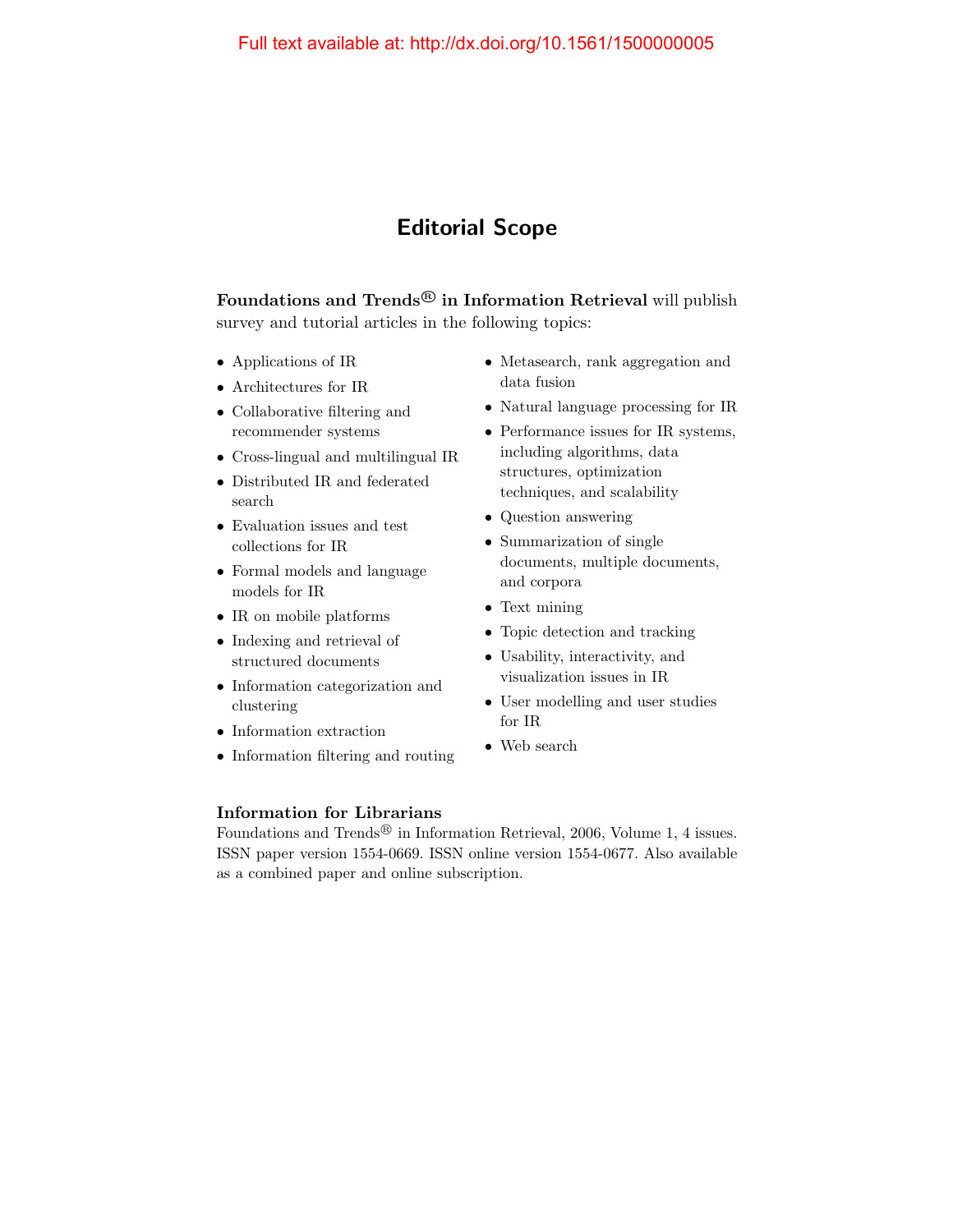Foundations and Trends<sup>®</sup> in Information Retrieval Vol. 1, No. 3 (2006) 233–334 c 2008 P. Juola DOI: 10.1561/1500000005



## Authorship Attribution

### Patrick Juola

Department of Mathematics and Computer Science, Duquesne University, 600 Forbes Avenue, Pittsburgh, PA 15282, USA, juola@mathcs.duq.edu

#### Abstract

Authorship attribution, the science of inferring characteristics of the author from the characteristics of documents written by that author, is a problem with a long history and a wide range of application. Recent work in "non-traditional" authorship attribution demonstrates the practicality of automatically analyzing documents based on authorial style, but the state of the art is confusing. Analyses are difficult to apply, little is known about type or rate of errors, and few "best practices" are available. In part because of this confusion, the field has perhaps had less uptake and general acceptance than is its due.

This review surveys the history and present state of the discipline, presenting some comparative results when available. It shows, first, that the discipline is quite successful, even in difficult cases involving small documents in unfamiliar and less studied languages; it further analyzes the types of analysis and features used and tries to determine characteristics of well-performing systems, finally formulating these in a set of recommendations for best practices.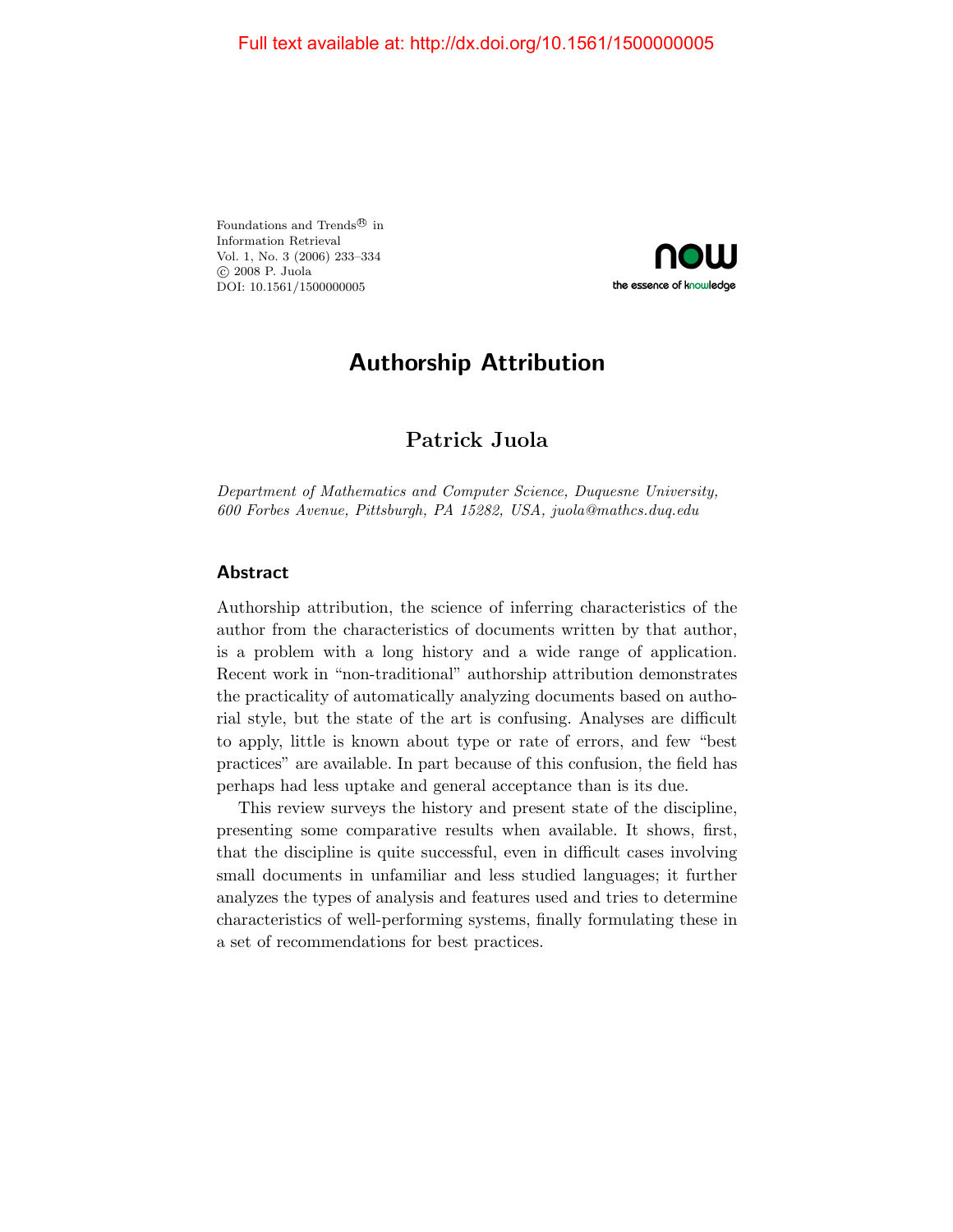## **Contents**

| Introduction<br>1                           |                                                 | $\mathbf{1}$   |
|---------------------------------------------|-------------------------------------------------|----------------|
| 1.1                                         | Why "Authorship Attribution"?                   | 1              |
| 1.2                                         | Structure of the Review                         | $\overline{2}$ |
| $\bf{2}$                                    | <b>Background and History</b>                   | 5              |
| 2.1                                         | Problem Statement                               | $\overline{5}$ |
| 2.2                                         | Theoretical Background                          | $\overline{7}$ |
| 2.3                                         | <b>Historical Overview</b>                      | 8              |
| 2.4                                         | Methodological Issues in Authorship Attribution | 13             |
| $2.5\,$                                     | What Would an Ideal Authorship Attribution      |                |
|                                             | System Look Like?                               | 17             |
| Linguistic and Mathematical Background<br>3 |                                                 | 21             |
| $3.1\,$                                     | Mathematical Linguistics                        | 21             |
| $3.2\,$                                     | Information Theory                              | 25             |
| $3.3\,$                                     | Matrices and Vector Spaces                      | 27             |
| 3.4                                         | A Theoretical Framework                         | 29             |
| $\overline{4}$                              | <b>Linguistic Features</b>                      | 31             |
| 4.1                                         | Vocabulary as a Feature                         | 31             |
| 4.2                                         | Vocabulary Properties as Features               | 33             |
| 4.3                                         | Syntactic Properties as Features                | 34             |
| 4.4                                         | Miscellaneous Features                          | 35             |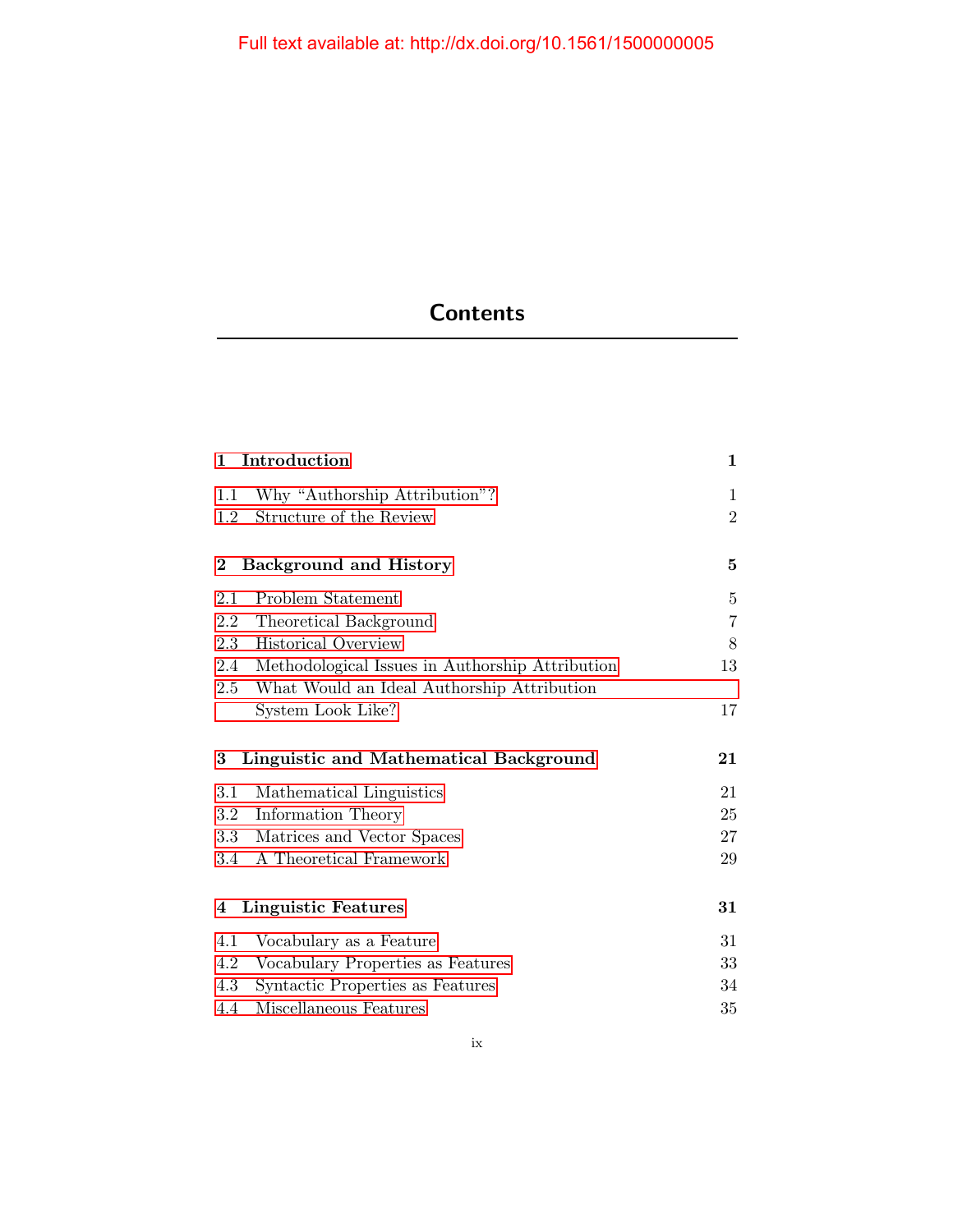| 4.5<br>Caveats                                       | 38 |
|------------------------------------------------------|----|
| 4.6<br>Other Domains                                 | 38 |
| 4.7<br>Summary                                       | 40 |
| <b>Attributional Analysis</b><br>5                   | 41 |
| 5.1<br>Unsupervised Analysis                         | 42 |
| Supervised Analysis<br>5.2                           | 46 |
| <b>Empirical Testing</b><br>6                        | 57 |
| 6.1<br>Test Corpora                                  | 57 |
| 6.2<br>The Ad-hoc Authorship Attribution Competition | 58 |
| 6.3<br><b>AAAC</b> Results                           | 60 |
| Discussion<br>$6.4\,$                                | 66 |
| Other Applications of Authorship Attribution<br>7    | 69 |
| 7.1<br>Gender                                        | 70 |
| 7.2<br>Document Dating and Language Change           | 71 |
| Other Socioeconomic Variables<br>7.3                 | 73 |
| Personality and Mental Health<br>7.4                 | 74 |
| 7.5<br><b>Section Summary</b>                        | 75 |
| <b>Special Problems of Linguistic Forensics</b><br>8 | 77 |
| Forensic Issues<br>8.1                               | 77 |
| 8.2<br>Credibility                                   | 78 |
| 8.3<br>Admissibility                                 | 80 |
| 8.4<br>Malice and Deception                          | 85 |
| Recommendations<br>9                                 |    |
| 9.1<br>Discussion                                    | 87 |
| Recommendations<br>9.2                               | 89 |
| Conclusions and Future Work<br>9.3                   | 92 |
| References                                           |    |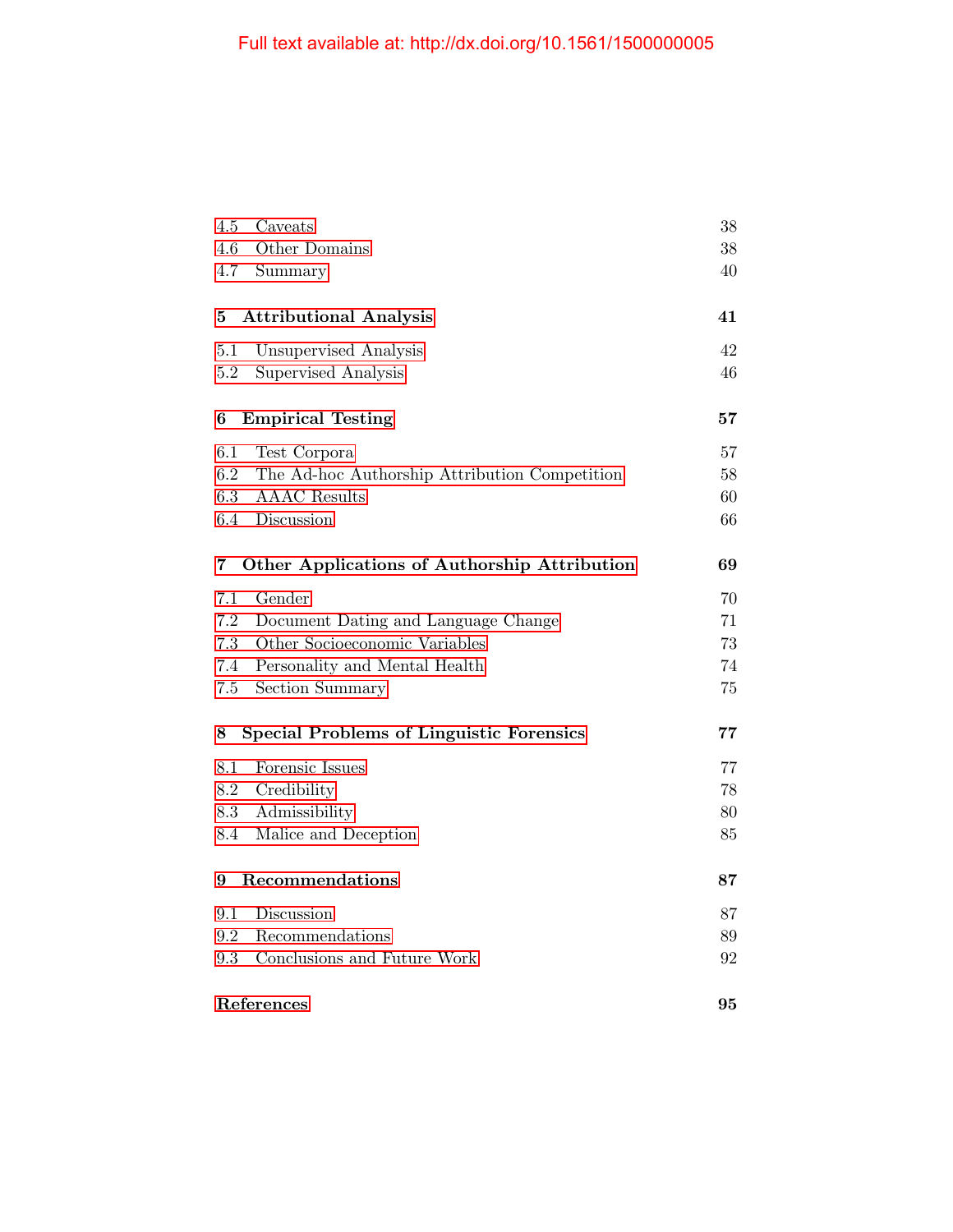<span id="page-8-0"></span>

#### <span id="page-8-1"></span>1.1 Why "Authorship Attribution"?

In 2004, Potomac Books published Imperial Hubris: Why the West is Losing the War on Terror. Drawing on the author's extensive personal experience, the book described the current situation of the Americanled war on terror and argued that much US policy was misguided.

Or did he? The author of the book is technically "Anonymous," although he claims (on the dust cover) to be "a senior US intelligence official with nearly two decades of experience" as well as the author of the 2003 book Through Our Enemies' Eyes. According to the July 2, 2004 edition of the Boston Phoenix, the actual author was Michael Scheuer, a senior CIA officer and head of the CIA's Osama bin Laden unit in the late 1990s. If true, this would lend substantial credibility to the author's arguments.

But on the other hand, according to some noted historians such as Hugh Trevor-Roper, the author of the 1983 Hitler Diaries was Hitler himself, despite the later discovery that they were written on modern paper and using ink which was unavailable in 1945. Is Imperial Hubris another type of sophisticated forgery? Why should we believe historians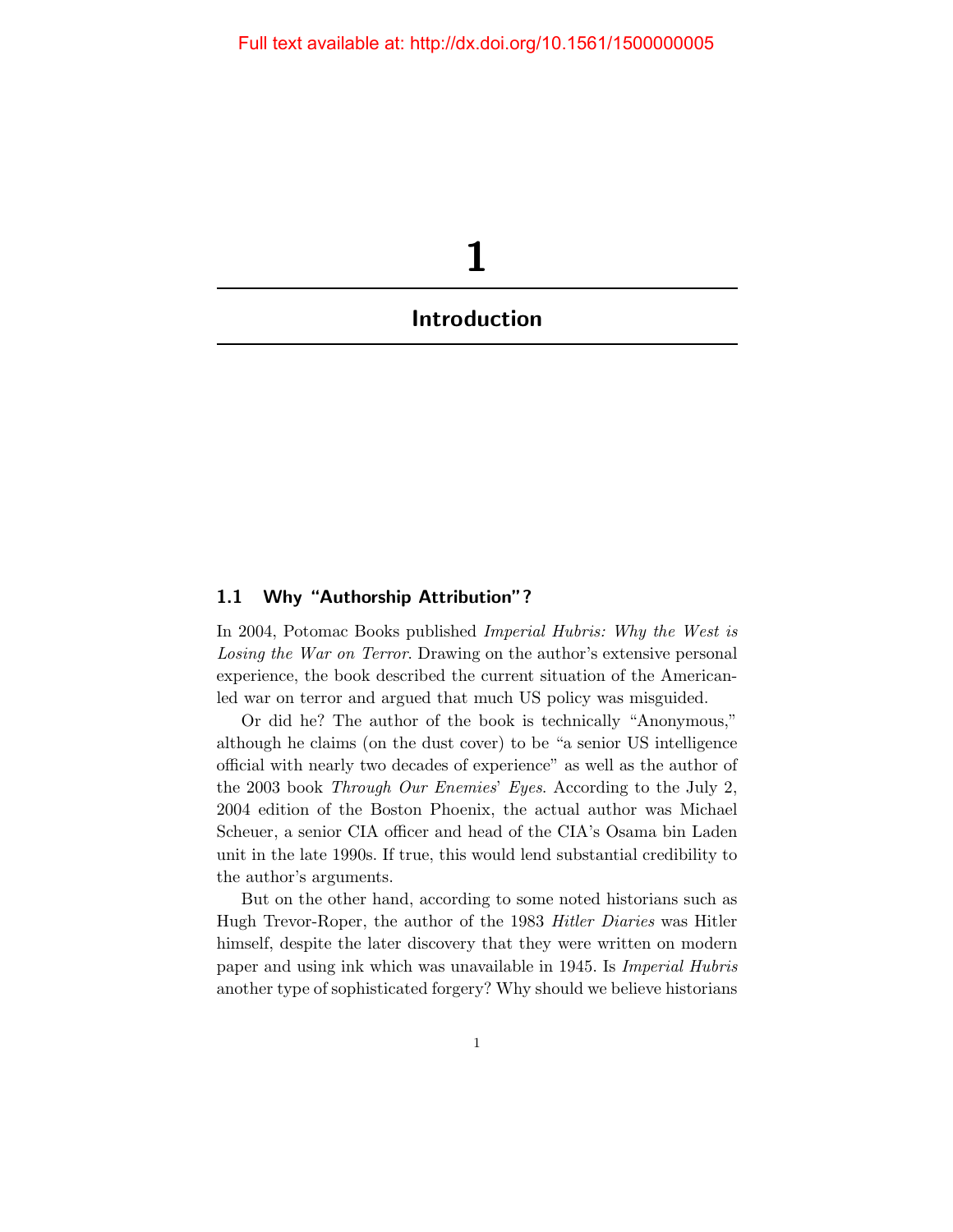#### 2 Introduction

and journalists, no matter how eminent? What kind of evidence should we demand before we believe?

Determining the author of a particular piece of text has raised methodological questions for centuries. Questions of authorship can be of interest not only to humanities scholars, but in a much more practical sense to politicians, journalists, and lawyers as in the examples above. Investigative journalism, combined with scientific (e.g., chemical) analysis of documents and simple close reading by experts has traditionally given good results. But recent developments of improved statistical techniques in conjunction with the wider availability of computer-accessible corpora have made the automatic and objective inference of authorship a practical option. This field has seen an explosion of scholarship, including several detailed book-length treatments [\[39,](#page-13-0) [41,](#page-13-1) [44,](#page-13-2) [83,](#page-16-0) [98,](#page-16-1) [103,](#page-17-0) [105,](#page-17-1) [111,](#page-17-2) [112,](#page-17-3) [150\]](#page-19-0). Papers on authorship attribution routinely appear at conference ranging from linguistics and literature through machine learning and computation, to law and forensics. Despite — or perhaps because of — this interest, the field itself is somewhat in disarray with little overall sense of best practices and techniques.

#### <span id="page-9-0"></span>1.2 Structure of the Review

This review therefore tries to present an overview and survey of the current state of the art. We follow the theoretical model (presented in detail in Section [3.4\)](#page--1-8) of [\[76\]](#page-15-0) in dividing the task into three major subtasks, each treated independently.

Section 2 presents a more detailed problem statement in conjunction with a historical overview of some approaches and major developments in the science of authorship attribution. Included is a discussion of some of the major issues and obstacles that authorship attribution faces as a problem, without regard to any specific approach, and the characteristics of a hypothetical "good" solution (unfortunately, as will be seen in the rest of the review, we have not yet achieved such a "good" solution).

Section 3 presents some linguistic, mathematical, and algorithmic preliminaries. Section 4 describes some of the major feature sets that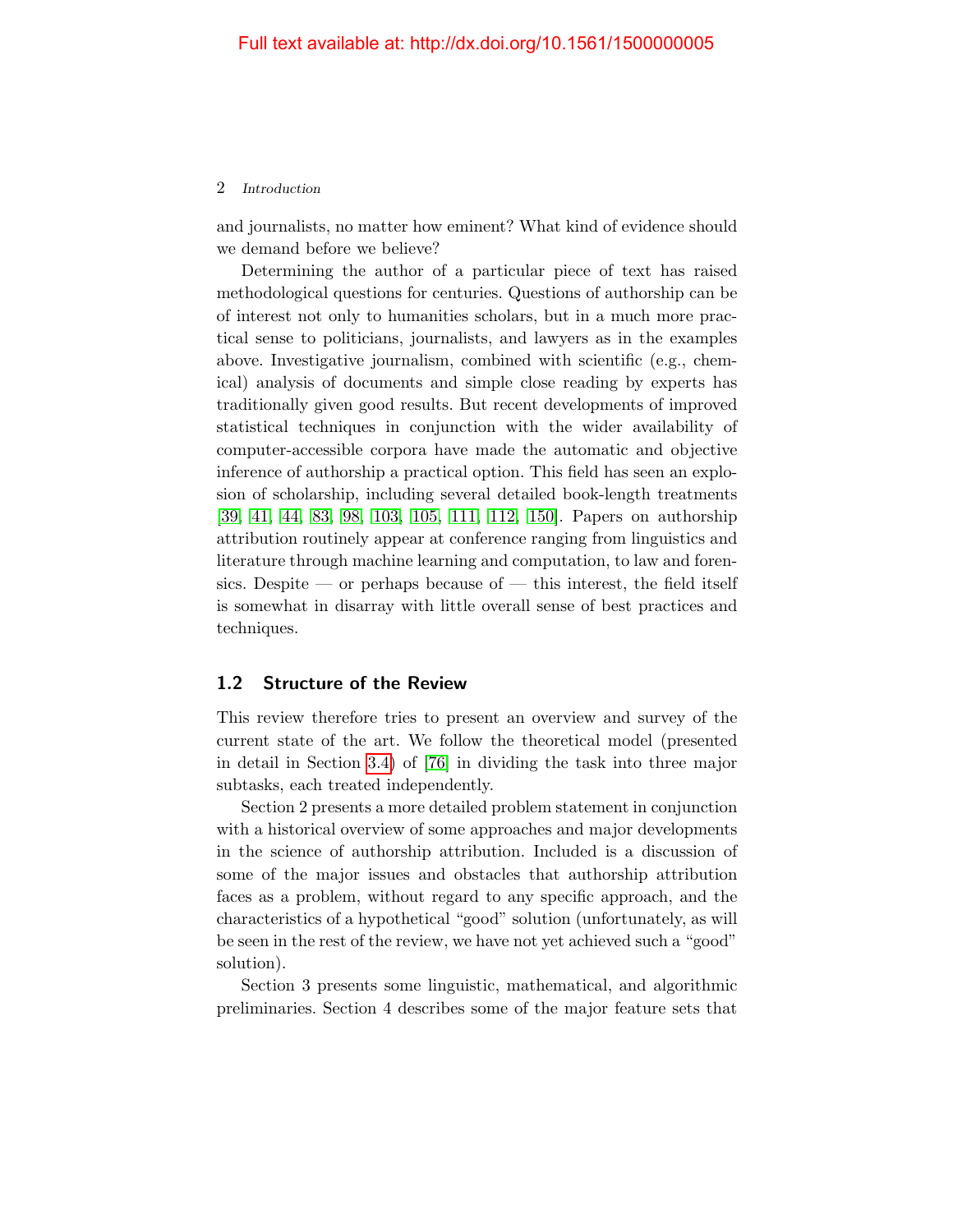#### 1.2 Structure of the Review 3

have been applied to authorship attribution, while Section 5 describes the methods of analysis applied to these features. Section 6 goes on to present some results in empirical evaluation and comparative testing of authorship attribution methods, focusing mainly on the results from the 2004 Ad-hoc Authorship Attribution Competition [\[75\]](#page-15-1), the largestscale comparative test to date.

Section 7 presents some other applications of these methods and technology, that, while not (strictly speaking) "authorship" attribution, are closely related. Examples of this include gender attribution or the determination of personality and mental state of the author. Section 8 discusses the specific problems of using authorship attribution in court, in a forensic setting. Finally, for those practical souls who want only to solve problems, Section 9 presents some recommendations about the current state of the art and the best practices available today.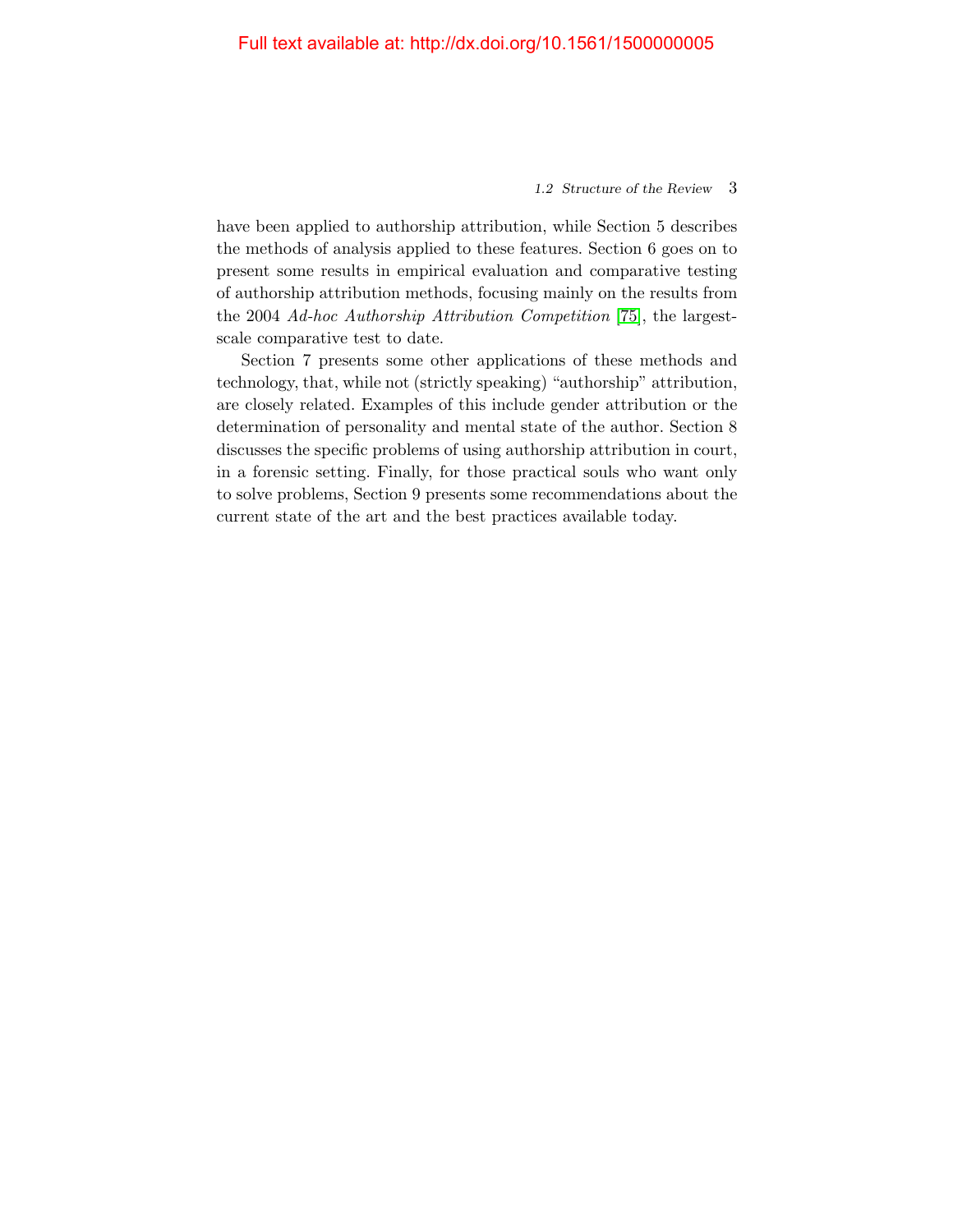- <span id="page-11-0"></span>[1] A. Abbasi and H. Chen, "Applying authorship analysis to extremist-group web forum messages," IEEE Intelligent Systems, vol. 20, no. 6, pp. 67–75, 2005.
- [2] A. Abbasi and H. Chen, Visualizing Authorship for Identification, pp. 60–71. Springer, 2006.
- [3] American Board of Forensic Document Examiners, "Frequently asked questions," http://www.abfde.org/FAQs.html, accessed January 6, 2007.
- [4] Anonymous, "Some anachronisms in the January 4, 1822 Beale letter," http://www.myoutbox.net/bch2.htm, accessed May 31, 2007, 1984.
- [5] S. Argamon and S. Levitan, "Measuring the usefulness of function words for authorship attribution," in Proceedings of ACH/ALLC 2005, Association for Computing and the Humanities, Victoria, BC, 2005.
- [6] S. Argamon, S. Dhawle, M. Koppel, and J. W. Pennebaker, "Lexical predictors of personality type," in Proceedings of the Classification Society of North America Annual Meeting, 2005.
- [7] A. Argamon-Engleson, M. Koppel, and G. Avneri, "Style-based text categorization: What newspaper am I reading," in Proceedings of the AAAI Workshop of Learning for Text Categorization, pp. 1–4, 1998.
- [8] R. H. Baayen, H. van Halteren, A. Neijt, and F. Tweedie, "An experiment in authorship attribution," in Proceedings of JADT 2002, pp. 29–37, Université de Rennes, St. Malo, 2002.
- [9] R. H. Baayen, H. Van Halteren, and F. Tweedie, "Outside the cave of shadows: Using syntactic annotation to enhance authorship attribution," Literary and Linguistic Computing, vol. 11, pp. 121–131, 1996.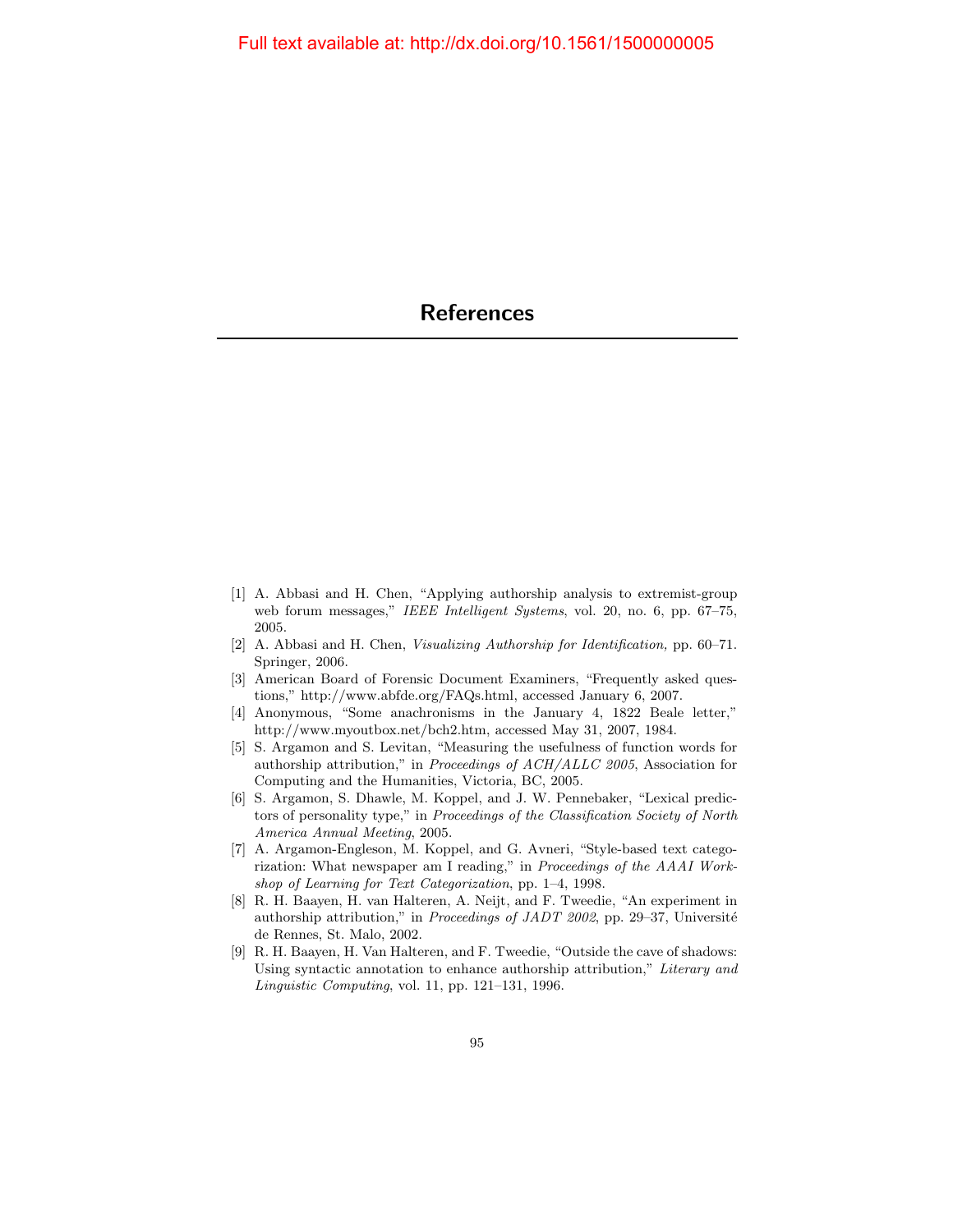- [10] R. E. Bee, "Some methods in the study of the Masoretic text of the Old Testament," Journal of the Royal Statistical Society, vol. 134, no. 4, pp. 611– 622, 1971.
- [11] R. E. Bee, "A statistical study of the Pinai Pericope," Journal of the Royal Statistical Society, vol. 135, no. 3, pp. 391–402, 1972.
- [12] D. Benedetto, E. Caglioti, and V. Loreto, "Language trees and zipping," Physical Review Letters, vol. 88, no. 4, p. 048072, 2002.
- [13] D. Biber, S. Conrad, and R. Reppen, Corpus Linguistics: Investigating Language Structure and Use. Cambridge: Cambridge University Press, 1998.
- [14] J. N. G. Binongo, "Who wrote the 15th book of Oz? An application of multivariate analysis to authorship attribution," Chance, vol. 16, no. 2, pp. 9–17, 2003.
- [15] A. F. Bissell, "Weighted cumulative sums for text analysis using word counts," Journal of the Royal Statistical Society A, vol. 158, pp. 525–545, 1995.
- [16] E. Brill, "A corpus-based approach to language learning," PhD thesis, University of Pennsylvania, 1993.
- [17] C. Brown, M. A. Covington, J. Semple, and J. Brown, "Reduced idea density in speech as an indicator of schizophrenia and ketamine intoxication," in International Congress on Schizophrenia Research, Savannah, GA, 2005.
- [18] P. F. Brown, J. Cocke, S. A. Della Pietra, V. J. Della Pietra, F. Jelinek, J. D. Lafferty, R. L. Mercer, and P. S. Roossin, "A statistical approach to machine translation," Computational Linguistics, vol. 16, pp. 79–85, June 1990.
- [19] C. J. C. Burges, "A tutorial on support vector machines for pattern recognition," Data Mining and Knowledge Discovery, vol. 2, no. 2, pp. 955–974, 1998.
- [20] J. F. Burrows, "'An ocean where each kind. . . ': Statistical analysis and some major determinants of literary style," Computers and the Humanities, vol. 23, no. 4–5, pp. 309–21, 1989.
- [21] J. F. Burrows, "Delta: A measure of stylistic difference and a guide to likely authorship," Literary and Linguistic Computing, vol. 17, pp. 267–287, 2002.
- [22] J. F. Burrows, "Questions of authorship: Attribution and beyond," Computers and the Humanities, vol. 37, no. 1, pp. 5–32, 2003.
- [23] F. Can and J. M. Patton, "Change of writing style with time," Computers and the Humanities, vol. 28, no. 4, pp. 61–82, 2004.
- [24] D. Canter, "An evaluation of 'Cusum' stylistic analysis of confessions," Expert Evidence, vol. 1, no. 2, pp. 93–99, 1992.
- [25] C. E. Chaski, "Empirical evaluations of language-based author identification," Forensic Linguistics, vol. 8, no. 1, pp. 1–65, 2001.
- [26] C. E. Chaski, "Who's at the keyboard: Authorship attribution in digital evidence invesigations," International Journal of Digital Evidence, vol. 4, no. 1, p. n/a, Electronic-only journal: http://www.ijde.org, accessed May 31, 2007, 2005.
- [27] C. E. Chaski, "The keyboard dilemma and forensic authorship attribution," Advances in Digital Forensics III, 2007.
- [28] D. Coniam, "Concordancing oneself: Constructing individual textual profiles," International Journal of Corpus Linguistics, vol. 9, no. 2, pp. 271–298, 2004.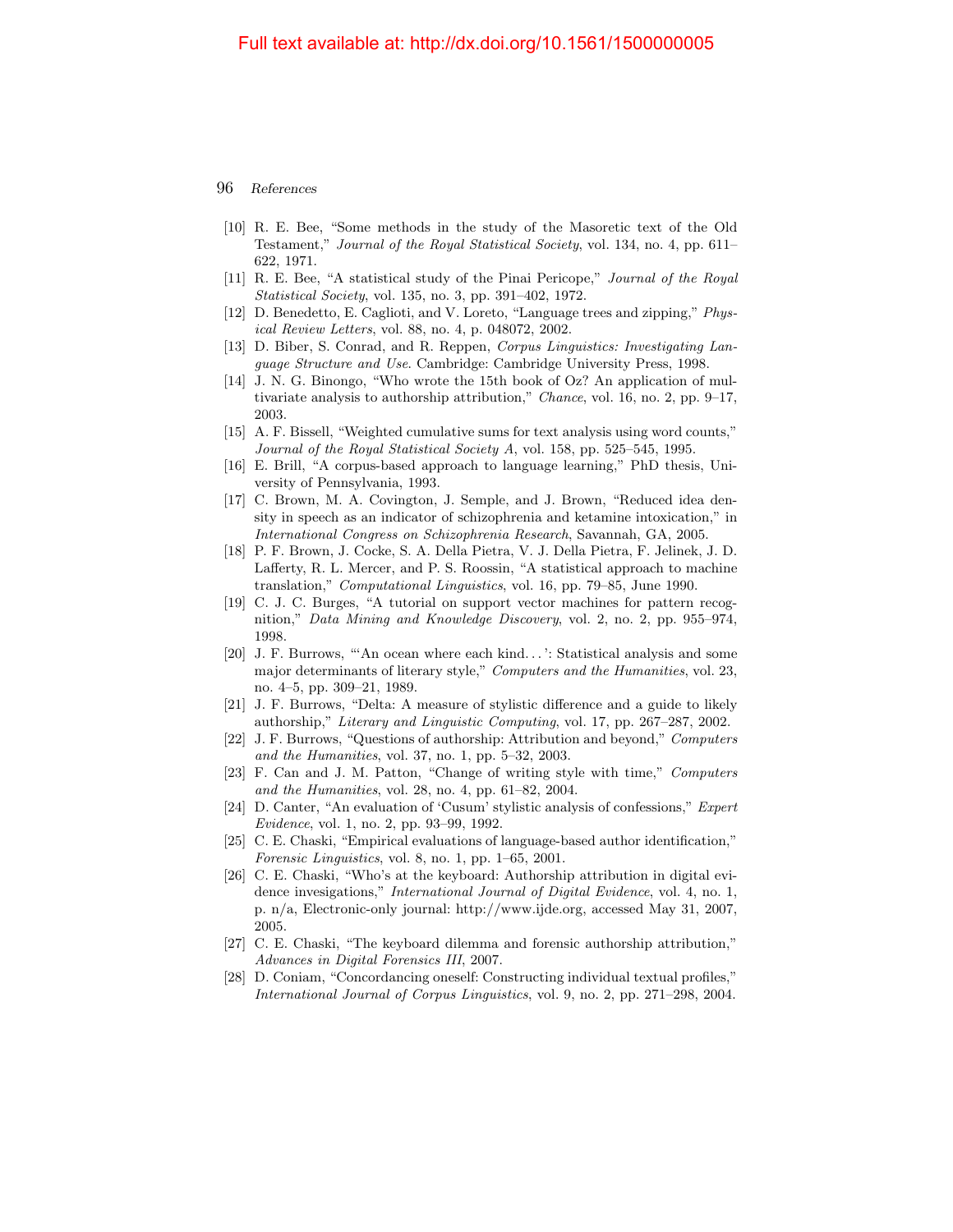- [29] M. Corney, O. de Vel, A. Anderson, and G. Mohay, "Gender-preferential text mining of e-mail discourse," in Proceedings of Computer Security Applications Conference, pp. 282–289, 2002.
- [30] H. Craig "Authorial attribution and computational stylistics: If you can tell authors apart, have you learned anything about them?" Literary and Linguistic Computing, vol. 14, no. 1, pp. 103–113, 1999.
- [31] D. Cutting, J. Kupiec, J. Pedersen, and P. Sibun, "A practical part-of-speech tagger," in Proceedings of the Third Conference on Applied Natural Lanugage Processing, Association for Computational Linguistics, Trento, Italy, April 1992. Also available as Xerox PARC technical report SSL-92-01.
- [32] A. de Morgan, "Letter to Rev. Heald 18/08/1851," in Memoirs of Augustus de Morgan by his wife Sophia Elizabeth de Morgan with Selections from his Letters, (S. Elizabeth and D. Morgan, eds.), London: Longman's Green and Co., 1851/1882.
- [33] G. Easson, "The linguistic implications of shibboleths," in Annual Meeting of the Canadian Linguistics Association, Toronto, Canada, 2002.
- [34] A. Ellegard, A Statistical Method for Determining Authorship: The Junius Leters 1769–1772. Gothenburg, Sweden: University of Gothenburg Press, 1962.
- [35] W. Elliot and R. J. Valenza, "And then there were none: Winnowing the Shakespeare claimants," Computers and the Humanities, vol. 30, pp. 191–245, 1996.
- [36] W. Elliot and R. J. Valenza, "The professor doth protest too much, methinks," Computers and the Humanities, vol. 32, pp. 425–490, 1998.
- [37] W. Elliot and R. J. Valenza, "So many hardballs so few over the plate," Computers and the Humanities, vol. 36, pp. 455–460, 2002.
- [38] M. Farach, M. Noordewier, S. Savari, L. Shepp, A. Wyner, and J. Ziv, "On the entropy of DNA: Algorithms and measurements based on memory and rapid convergence," in Proceedings of the Sixth Annual ACM-SIAM Symposium on Discrete Algorithms, pp. 48–57, San Francisco, California, January 22–24, 1995.
- <span id="page-13-0"></span>[39] J. M. Farringdon, Analyzing for Authorship: A Guide to the Cusum Technique. Cardiff: University of Wales Press, 1996.
- [40] R. S. Forsyth, "Towards a text benchmark suite," in Proceedings of 1997 Joint International Conference of the Association for Computers and the Humanities and the Association for Literary and Linguistic Computing (ACH/ALLC 1997), Kingston, ON, 1997.
- <span id="page-13-1"></span>[41] D. Foster, An Elegy by W.S.: A Study in Attribution. Newark: University of Delaware Press, 1989.
- [42] D. Foster, "Attributing a funeral elegy," PMLA, vol. 112, no. 3, pp. 432–434, 1997.
- [43] D. Foster, Author Unknown: Adventures of a Literary Detective. London: Owl Books, 2000.
- <span id="page-13-2"></span>[44] D. Foster, Author Unknown: On the Trail of Anonymous. New York: Henry Holt and Company, 2001.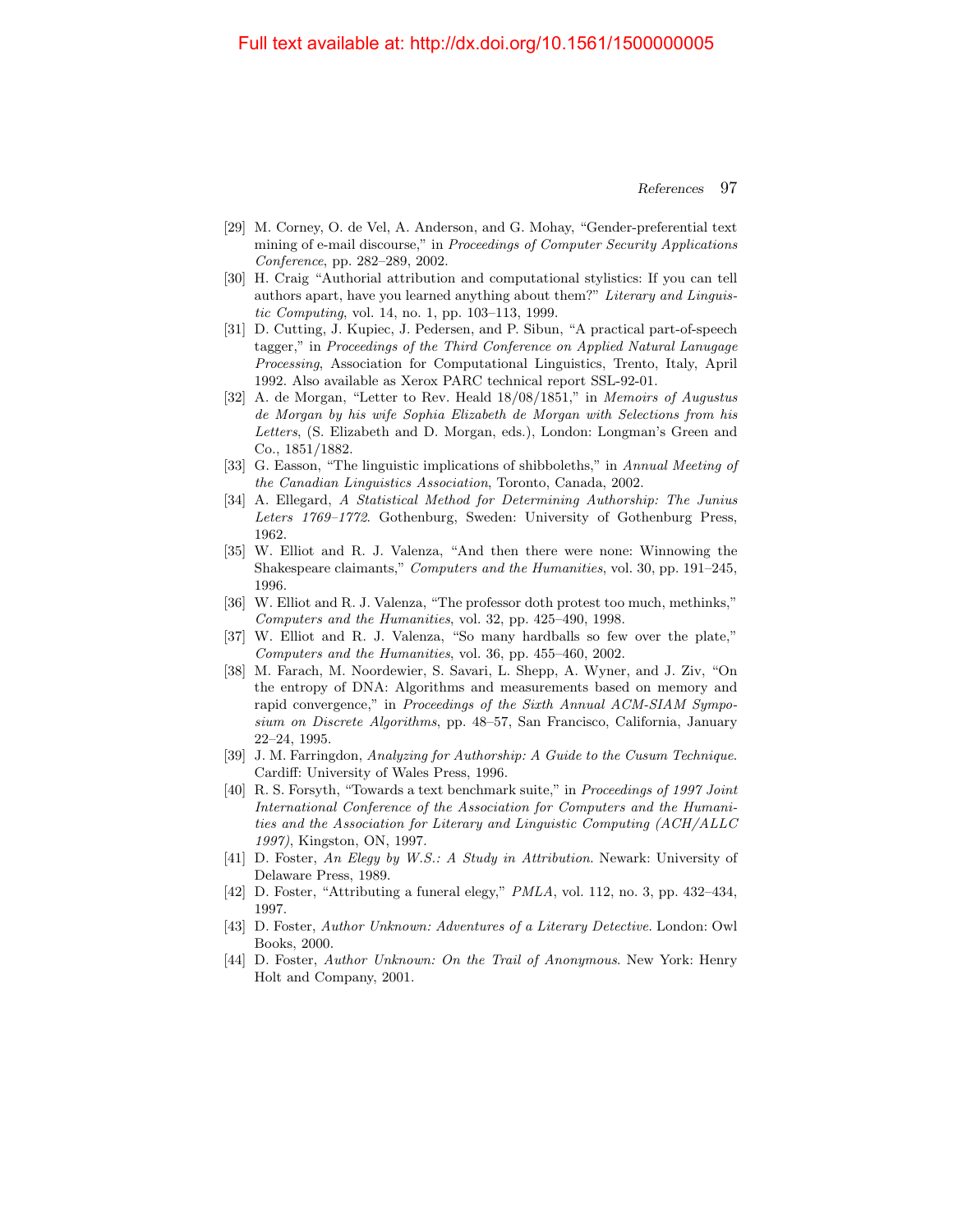- [45] W. Fucks, "On the mathematical analysis of style," Biometrika, vol. 39, pp. 122–129, 1952.
- [46] J. Gibbons, Forensic Linguistics: An Introduction to Language in the Justice System. Oxford: Blackwell, 2003.
- [47] N. Graham, G. Hirst, and B. Marthi, "Segmenting documents by stylistic character," Natural Language Engineering, vol. 11, pp. 397–415, 2005.
- [48] T. Grant and K. Baker, "Identifying reliable, valid markers of authorship: A reponse to Chaski," Forensic Linguistics, vol. 8, no. 1, pp. 66–79, 2001.
- [49] T. R. G. Green, "The necessity of syntax markers: Two experiments with artificial languages," Journal of Verbal Learning and Verbal Behavior, vol. 18, pp. 481–96, 1979.
- [50] J. W. Grieve, "Quantitative authorship attribution: A history and an evaluation of techniques". Master's thesis, Simon Fraser University, 2005. URL: http://hdl.handle.net/1892/2055, accessed May 31, 2007.
- [51] J. Hancock, "Digital deception: When, where and how people lie online," in Oxford Handbook of Internet Psychology, (K. McKenna, T. Postmes, U. Reips, and A. Joinson, eds.), pp. 287–301, Oxford: Oxford University Press, 2007.
- [52] R. A. Hardcastle, "Forensic linguistics: An assessment of the Cusum method for the determination of authorship," Journal of the Forensic Science Society, vol. 33, no. 2, pp. 95–106, 1993.
- [53] R. A. Hardcastle, "Cusum: A credible method for the determination of authorship?," Science and Justice, vol. 37, no. 2, pp. 129–138, 1997.
- [54] J. Hertz, A. Krogh, and R. G. Palmer, Introduction to the Theory of Neural Computation. Redwood City, CA: Addison Wesley, 1991.
- [55] M. L. Hilton and D. I. Holmes, "An assessment of cumulative sum charts for authorship attribution," Literary and Linguistic Computing, vol. 8, pp. 73–80, 1993.
- [56] D. I. Holmes, "Authorship attribution," Computers and the Humanities, vol. 28, no. 2, pp. 87–106, 1994.
- [57] D. I. Holmes, "The evolution of stylometry in humanities computing," Literary and Linguistic Computing, vol. 13, no. 3, pp. 111–117, 1998.
- [58] D. I. Holmes and R. S. Forsyth, "The Federalist revisited: New directions in authorship attribution," Literary and Linguistic Computing, vol. 10, no. 2, pp. 111–127, 1995.
- [59] D. I. Holmes, "Stylometry and the civil war: The case of the Pickett letters," Chance, vol. 16, no. 2, pp. 18–26, 2003.
- [60] D. I. Holmes and F. J. Tweedie, "Forensic stylometry: A review of the CUSUM controversy," in Revue Informatique et Statistique dans les Science Humaines, pp. 19–47, University of Liege, Liege, Belgium, 1995.
- [61] D. Hoover, "Another perspective on vocabulary richness," Computers and the Humanities, vol. 37, no. 2, pp. 151–178, 2003.
- [62] D. Hoover, "Stylometry, chronology, and the styles of Henry James," in Proceedings of Digital Humanities 2006, pp. 78–80, Paris, 2006.
- [63] D. L. Hoover, "Delta prime?," Literary and Linguistic Computing, vol. 19, no. 4, pp. 477–495, 2004.
- [64] D. L. Hoover, "Testing Burrows's Delta," Literary and Linguistic Computing, vol. 19, no. 4, pp. 453–475, 2004.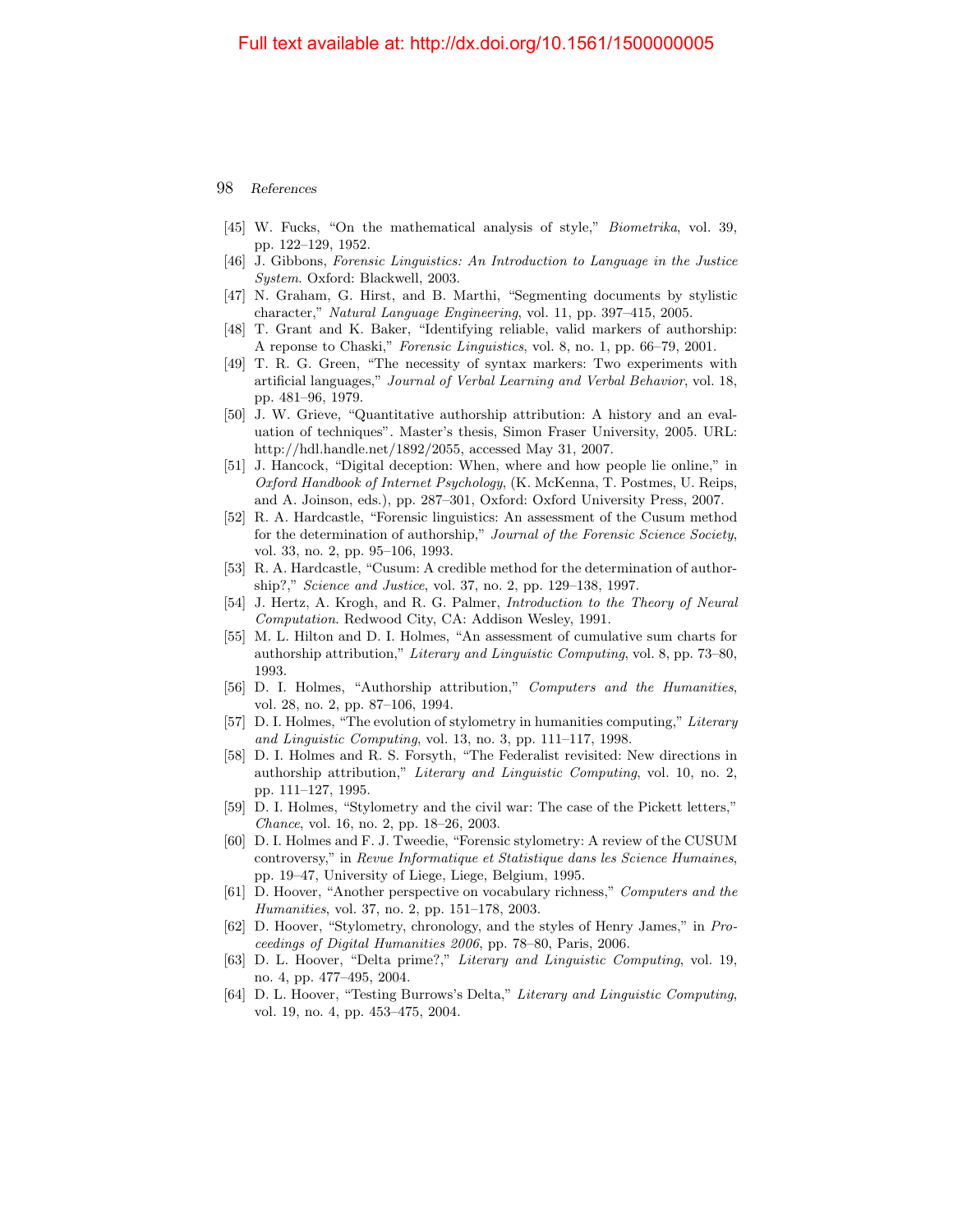- [65] J. Hopcroft and J. Ullman, Introduction to Automata Theory, Languages, and Computation. Reading: Addison-Wesley, 1979.
- [66] S. R. Hota, S. Argamon, M. Koppel, and I. Zigdon, "Performing gender: Automatic stylistic analysis of Shakespeare's characters," in Proceedings of Digital Humanities 2006, pp. 100–104, Paris, 2006.
- [67] IGAS, "IGAS Our Company," http://www.igas.com/company.asp, accessed May 31, 2007.
- [68] M. P. Jackson, "Function words in the 'funeral elegy'," The Shakespeare Newsletter, vol. 45, no. 4, p. 74, 1995.
- [69] T. Joachims, Learning to Classify Text Using Support Vector Machines. Kluwer, 2002.
- [70] E. Johnson, Lexical Change and Variation in the Southeastern United States 1930–1990. Tuscaloosa, AL: University of Alabama Press, 1996.
- [71] P. Juola, "What can we do with small corpora? Document categorization via cross-entropy," in Proceedings of an Interdisciplinary Workshop on Similarity and Categorization, Department of Artificial Intelligence, University of Edinburgh, Edinburgh, UK, 1997.
- [72] P. Juola, "Cross-entropy and linguistic typology," in Proceedings of New Methods in Language Processing and Computational Natural Language Learning, (D. M. W. Powers, ed.), Sydney, Australia: ACL, 1998.
- [73] P. Juola, "Measuring linguistic complexity: The morphological tier," Journal of Quantitative Linguistics, vol. 5, no. 3, pp. 206–213, 1998.
- [74] P. Juola, "The time course of language change," Computers and the Humanities, vol. 37, no. 1, pp. 77–96, 2003.
- <span id="page-15-1"></span>[75] P. Juola, "Ad-hoc authorship attribution competition," in Proceedings of 2004 Joint International Conference of the Association for Literary and Linguistic Computing and the Association for Computers and the Humanities  $(ALLC/ACH 2004)$ , Göteborg, Sweden, June 2004.
- <span id="page-15-0"></span>[76] P. Juola, "On composership attribution," in Proceedings of 2004 Joint International Conference of the Association for Literary and Linguistic Computing and the Association for Computers and the Humanities (ALLC/ACH 2004), Göteborg, Sweden, June 2004.
- [77] P. Juola, "Compression-based analysis of language complexity," Presented at Approaches to Complexity in Language, 2005.
- [78] P. Juola, "Authorship attribution for electronic documents," in Advances in Digital Forensics II, (M. Olivier and S. Shenoi, eds.), pp. 119–130, Boston: Springer, 2006.
- [79] P. Juola, "Becoming Jack London," Journal of Quantitative Linguistics, vol. 14, no. 2, pp. 145–147, 2007.
- [80] P. Juola and H. Baayen, "A controlled-corpus experiment in authorship attribution by cross-entropy," Literary and Linguistic Computing, vol. 20, pp. 59– 67, 2005.
- [81] P. Juola, J. Sofko, and P. Brennan, "A prototype for authorship attribution studies," Literary and Linguistic Computing, vol. 21, no. 2, pp. 169–178, Advance Access published on April 12, 2006; doi: doi:10.1093/llc/fql019, 2006.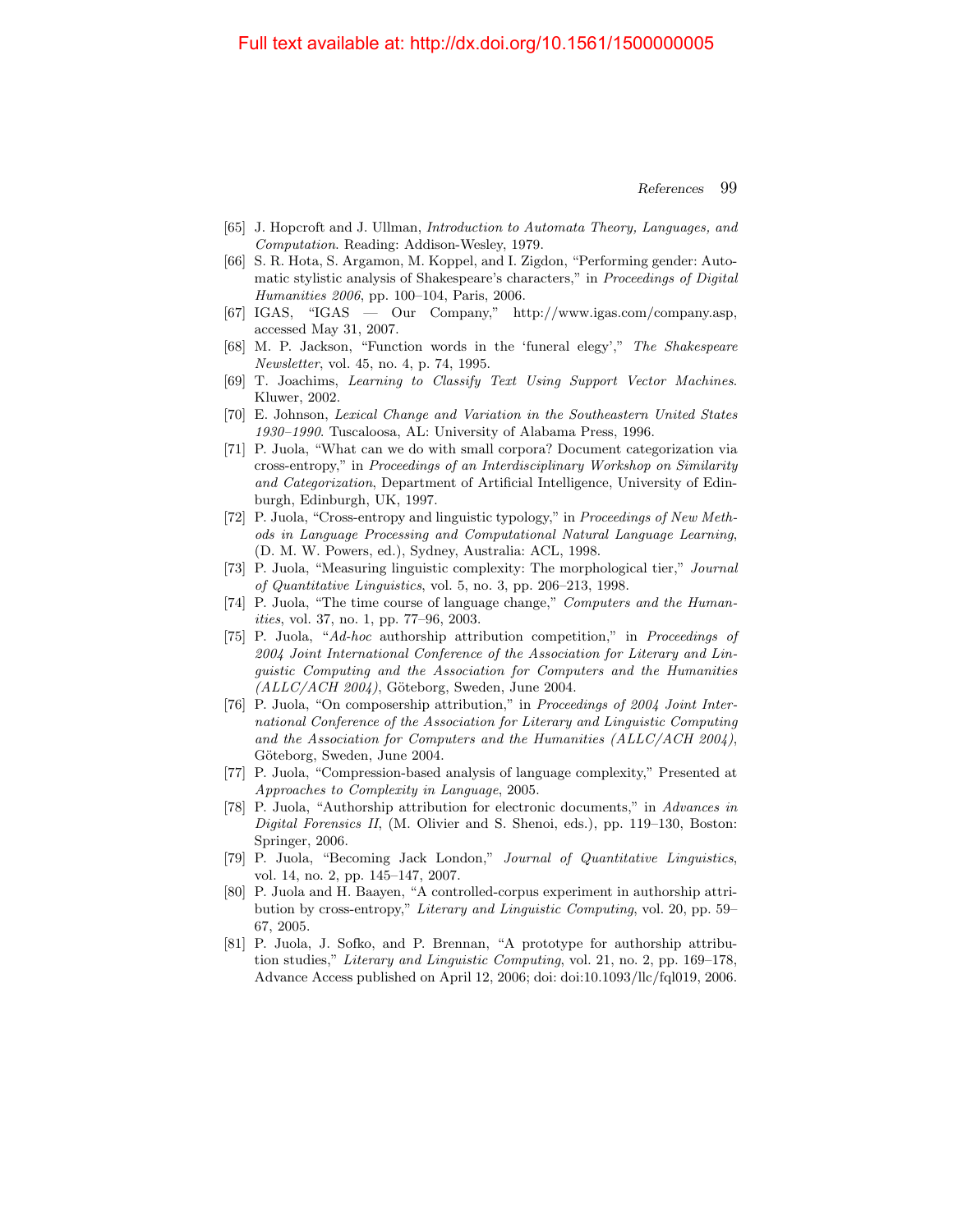- [82] G. Kacmarcik and M. Gamon, "Obfuscating document stylometry to preserve author anonymity," in Proceedings of ACL 2006, 2006.
- <span id="page-16-0"></span>[83] A. Kenny, The Computation of Style. Oxford: Pergamon Press, 1982.
- [84] V. Keselj and N. Cercone, "CNG method with weighted voting," in Ad-hoc Authorship Attribution Contest, (P. Juola, ed.), ACH/ALLC 2004, 2004.
- [85] V. Keselj, F. Peng, N. Cercone, and C. Thomas, "N-gram-based author profiles for authorship attribution," in Proceedings of the Conference Pacific Association for Computational Linguistics, PACLING03, pp. 255–264, Dalhousie University, Halifax, NS, August 2003.
- [86] K. Keune, M. Ernestus, R. van Hout, and H. Baayen, "Social, geographical, and register variation in Dutch: From written MOGELIJK to spoken MOK," in Proceedings of ACH/ALLC 2005, Victoria, BC, Canada, 2005.
- [87] D. V. Khmelev and F. J. Tweedie, "Using markov chains for identification of writers," Literary and Linguistic Computing, vol. 16, no. 3, pp. 299–307, 2001.
- [88] M. Koppel, N. Akiva, and I. Dagan, "Feature instability as a criterion for selecting potential style markers," Journal of the American Society for Information Science and Technology, vol. 57, no. 11, pp. 1519–1525, 2006.
- [89] M. Koppel, S. Argamon, and A. R. Shimoni, "Automatically categorizing written texts by author gender," Literary and Linguistic Computing, vol. 17, no. 4, pp. 401–412, doi:10.1093/llc/17.4.401, 2002.
- [90] M. Koppel and J. Schler, "Exploiting stylistic idiosyncrasies for authorship attribution," in Proceedings of IJCAI'03 Workshop on Computational Approaches to Style Analysis and Synthesis, Acapulco, Mexico, 2003.
- [91] M. Koppel and J. Schler, "Ad-hoc authorship attribution competition approach outline," in Ad-hoc Authorship Attribution Contest, (P. Juola, ed.), ACH/ALLC 2004, 2004.
- [92] L. Kruh, "A basic probe of the Beale cipher as a bamboozlement: Part I," Cryptologia, vol. 6, no. 4, pp. 378–382, 1982.
- [93] L. Kruh, "The Beale cipher as a bamboozlement: Part II," Cryptologia, vol. 12, no. 4, pp. 241–246, 1988.
- [94] H. Kucera and W. N. Francis, Computational Analysis of Present-Day American English. Providence: Brown University Press, 1967.
- [95] T. Kucukyilmaz, B. B. Cambazoglu, C. Aykanat, and F. Can, "Chat mining for gender prediction," Lecture Notes in Computer Science, vol. 4243, p. 274283, 2006.
- [96] O. V. Kukushkina, A. A. Polikarpov, and D. V. Khmelev, "Using literal and grammatical statistics for authorship attribution," Problemy Peredachi Informatii, vol. 37, no. 2, pp. 96–198, Translated in "Problems of Information Transmission," pp. 172–184, 2000.
- [97] M. Li and P. Vitányi, An Introduction to Kolmogorov Complexity and Its Applications. Graduate Texts in Computer Science, New York: Springer, second ed., 1997.
- <span id="page-16-1"></span>[98] H. Love, Attributing Authorship: An Introduction. Cambridge: Cambridge University Press, 2002.
- [99] C. Martindale and D. McKenzie, "On the utility of content analysis in authorship attribution: The Federalist Papers," Computers and the Humanities, vol. 29, pp. 259–70, 1995.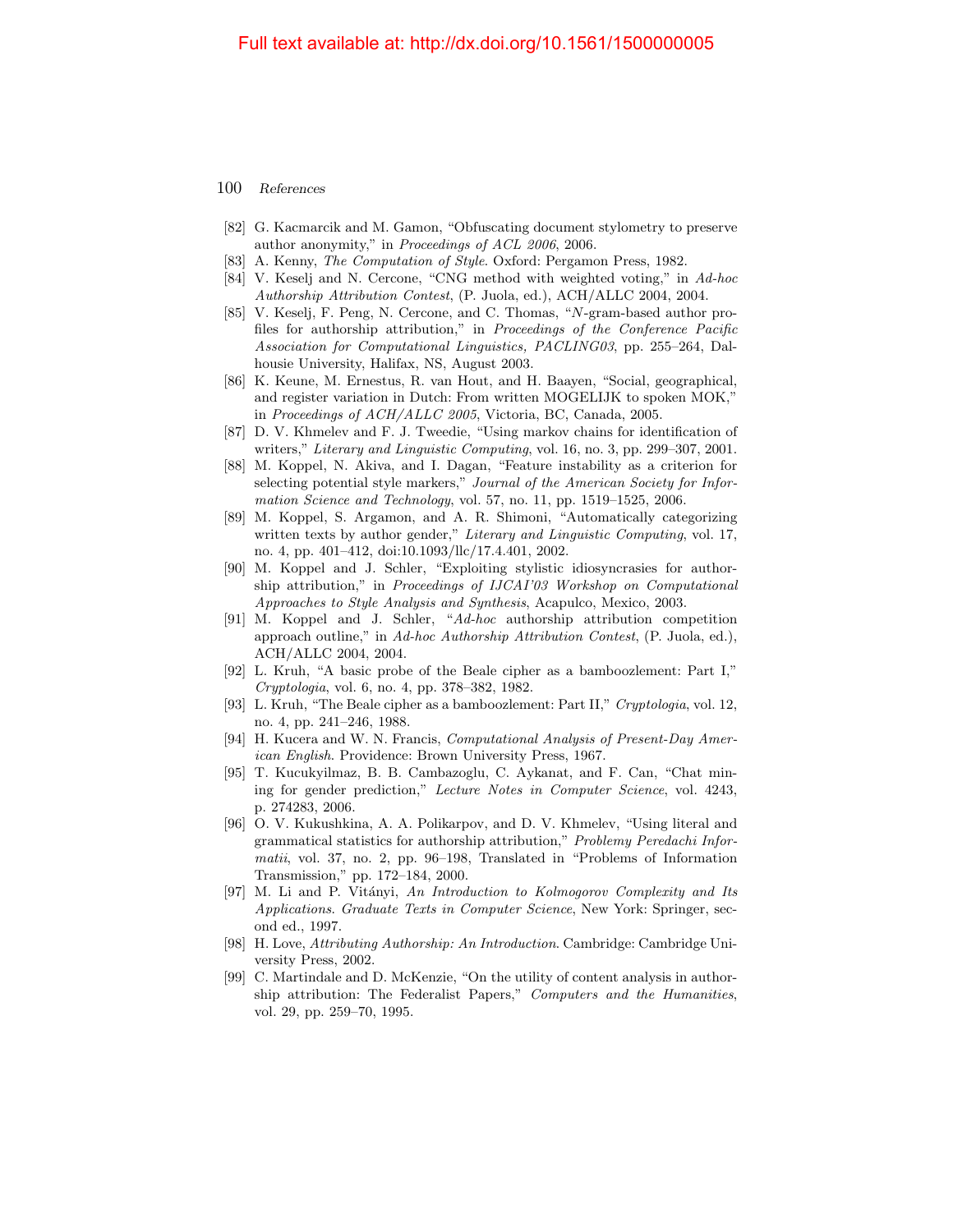- [100] R. A. J. Matthews and T. V. N. Merriam, "Neural computation in stylometry I: An application to the works of Shakespeare and Marlowe," Literary and Linguistic Computing, vol. 8, no. 4, pp. 203–209, 1993.
- [101] J. L. McClelland, D. E. Rumelhart, and the PDP Research Group, Parallel Distributed Processing: Explorations in the Microstructure of Cognition. Cambridge, MA: MIT Press, 1987.
- [102] G. McMenamin, "Disputed authorship in US law," International Journal of Speech, Language and the Law, vol. 11, no. 1, pp. 73–82, 2004.
- <span id="page-17-0"></span>[103] G. R. McMenamin, Forensic Stylistics. London: Elsevier, 1993.
- [104] G. R. McMenamin, "Style markers in authorship studies," Forensic Linguistics, vol. 8, no. 2, pp. 93–97, 2001.
- <span id="page-17-1"></span>[105] G. R. McMenamin, Forensic Linguistics — Advances in Forensic Stylistics. Boca Raton, FL: CRC Press, 2002.
- [106] T. C. Mendenhall, "The characteristic curves of composition," Science, vol. IX, pp. 237–249, 1887.
- [107] T. V. N. Merriam and R. A. J. Matthews, "Neural computation in stylometry II: An application to the works of Shakespeare and Marlowe," Literary and Linguistic Computing, vol. 9, no. 1, pp. 1–6, 1994.
- [108] G. Monsarrat, "A funeral elegy: Ford, W.S., and Shakespeare," Review of English Studies, vol. 53, p. 186, 2002.
- [109] A. W. Moore, "Support Vector Machines," Online tutorial: http://jmvidal. cse.sc.edu/csce883/svm14.pdf, accessed May 31, 2007, 2001.
- [110] J. L. Morgan, From Simple Input to Complex Grammar. Cambridge, MA: MIT Press, 1986.
- <span id="page-17-2"></span>[111] A. Q. Morton, Literary Detection: How to Prove Authorship and Fraud in Literature and Documents. New York: Scribner's, 1978.
- <span id="page-17-3"></span>[112] F. Mosteller and D. L. Wallace, Inference and Disputed Authorship: The Federalist. Reading, MA: Addison-Wesley, 1964.
- [113] M. Newman, J. Pennebaker, D. Berry, and J. Richards, "Lying words: Predicting deception from linguistic style," Personality and Social Psychology Bulletin, vol. 29, pp. 665–675, 2003.
- [114] S. Nowson and J. Oberlander, "Identifying more bloggers: Towards large scale personality classifiation of personal weblogs," in International Conference on Weblogs and Social Media, Boulder, CO, 2007.
- [115] M. Oakes, "Text categorization: Automatic discrimination between US and UK English using the chi-square text and high ratio pairs," Research in Language, vol. 1, pp. 143–156, 2003.
- [116] J. Oberlander and S. Nowson, "Whose thumb is it anyway? classifying author personality from weblog text," in Proceedings of the  $44th$  Annual Meeting of the Association for Computational Linguistics and 21st International Conference on Computational Linguistics, pp. 627–634, Sydney, Australia, 2006.
- [117] F. Peng, D. Schuurmans, V. Keselj, and S. Wang, "Language independent authorship attribution using character level language models," in Proceedings of the 10th Conference of the European Chapter of the Association for Computational Linguistics, pp. 267–274, Budapest: ACL, 2003.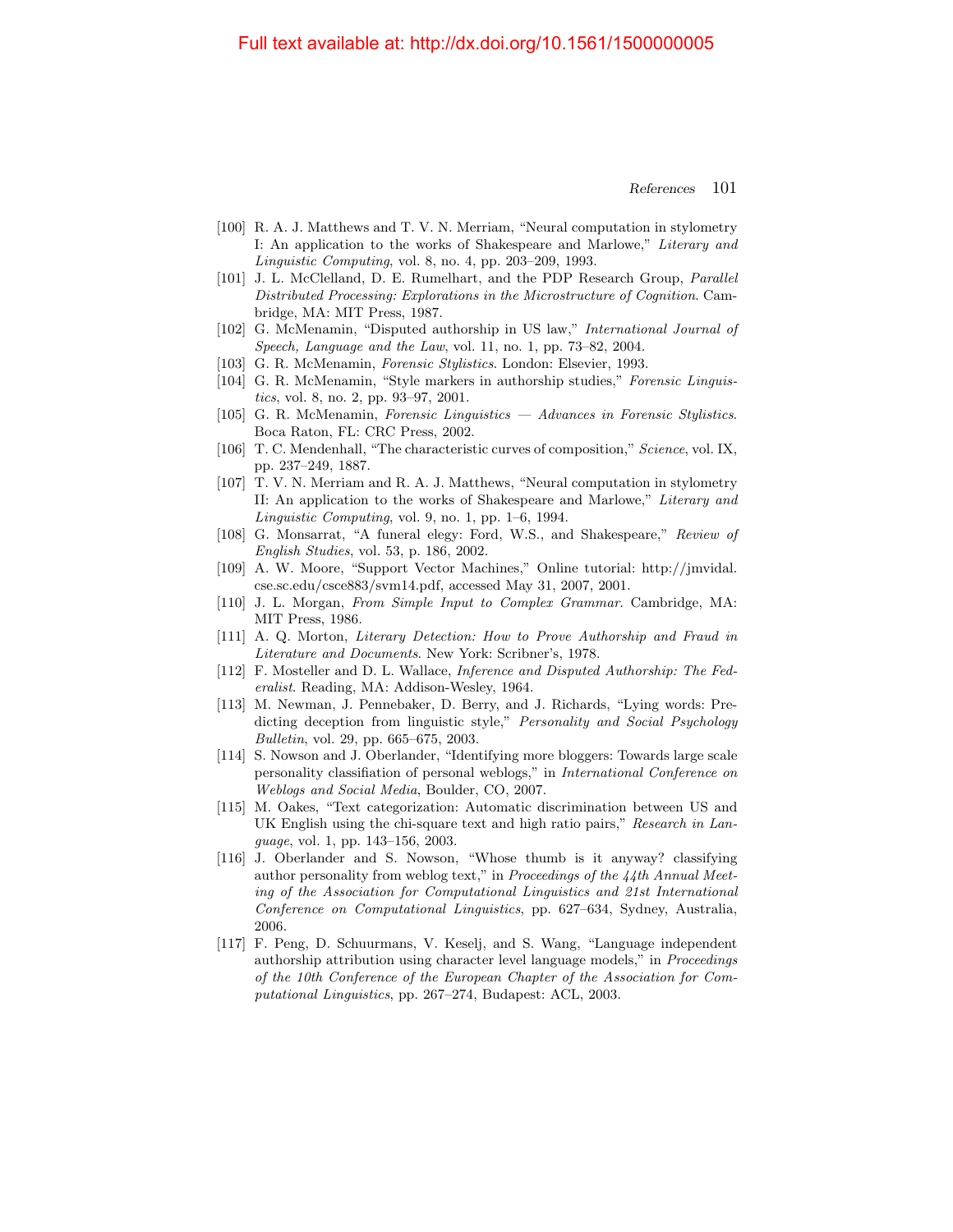- [118] J. W. Pennebaker and L. A. King, "Linguistic styles: Language use as an individual difference," Journal of Personality and Social Psychology, vol. 77, pp. 1296–1312, 1999.
- [119] J. W. Pennebaker and L. D. Stone, "Words of wisdom: Language use over the life span," Journal of Personality and Social Psychology, vol. 85, no. 2, pp. 291–301, 2003.
- [120] J. Pennebaker, M. Mehl, and K. Niederhoffer, "Psychological aspects of natural language use: Our words, ourselves," Annual Review of Psychology, vol. 54, pp. 547–577, 2003.
- [121] J. R. Quinlan, C4.5: Programs for Machine Learning. Morgan Kauffman, 1993.
- [122] M. Rockeach, R. Homant, and L. Penner, "A value analysis of the disputed Federalist Papers," Journal of Personality and Social Psychology, vol. 16, pp. 245–250, 1970.
- [123] S. Rude, E. Gortner, and J. Pennebaker, "Language use of depressed and depression-vulnerable college students," Cognition and Emotion, vol. 18, pp. 1121–1133, 2004.
- [124] J. Rudman, "The state of authorship attribution studies: Some problems and solutions," *Computers and the Humanities*, vol. 31, pp. 351–365, 1998.
- [125] J. Rudman, "Non-traditional authorship attribution studies in eighteenth century literature: Stylistics, statistics and the computer," URL: http:// computerphilologie.uni-muenchen.de/jg02/rudman.html, accessed May 31, 2007.
- [126] J. Rudman, "The State of Authorship Attribution Studies: (1) The History and the Scope; (2) The Problems — Towards Credibility and Validity," Panel session from ACH/ALLC 1997, 1997.
- [127] J. Rudman, "The non-traditional case for the authorship of the twelve disputed Federalist Papers: A monument built on sand," in Proceedings of ACH/ALLC 2005, Association for Computing and the Humanities, Victoria, BC, 2005.
- [128] D. Rumelhart, G. Hinton, and R. Williams, "Learning internal representations by error propagation," in Parallel Distributed Processing: Explorations in the Microstructure of Cognition, pp. 318–362, The MIT Press, 1986.
- [129] C. E. Shannon, "A mathematical theory of communication," Bell System Technical Journal, vol. 27, no. 4, pp. 379–423, 1948.
- [130] C. E. Shannon, "Prediction and entropy of printed English," Bell System Technical Journal, vol. 30, no. 1, pp. 50–64, 1951.
- [131] E. H. Simpson, "Measurement of diversity," Nature, vol. 163, p. 688, 1949.
- [132] S. Singh, The Code Book: The Science of Secrecy from Ancient Egypt to Quantum Cryptography. Anchor, 2000.
- [133] M. Smith, "Recent experiences and new developments of methods for the determination of authorship," Association of Literary and Linguistic Computing Bulletin, vol. 11, pp. 73–82, 1983.
- [134] H. H. Somers, "Statistical methods in literary analysis," in The Computer and Literary Style, (J. Leed, ed.), Kent, OH: Kent State University Press, 1972.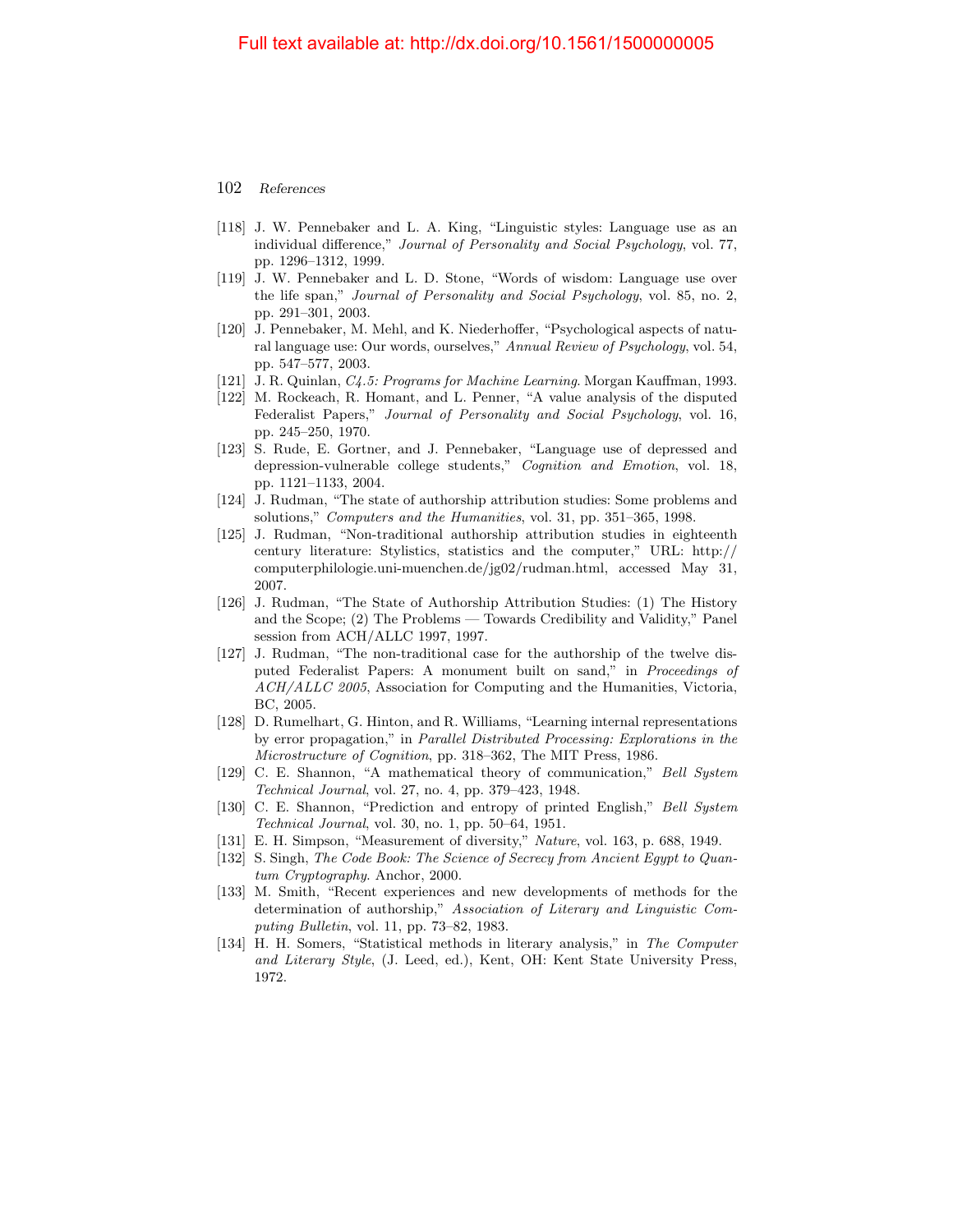- [135] H. Somers, "An attempt to use weighted cusums to identify sublanguages," in Proceedings of New Methods in Language Processing 3 and Computational Natural Langauge Learning, (D. M. W. Powers, ed.), Sydney, Australia: ACL, 1998.
- [136] H. Somers and F. Tweedie, "Authorship attribution and pastiche," Computers and the Humanities, vol. 37, pp. 407–429, 2003.
- [137] E. Stamatatos, N. Fakotakis, and G. Kokkinakis, "Computer-based authorship attribution without lexical measures," Computers and the Humanities, vol. 35, no. 2, pp. 193–214, 2001.
- [138] S. Stein and S. Argamon, "A mathematical explanation of Burrows' Delta," in Proceedings of Digital Humanities 2006, Paris, France, July 2006.
- [139] D. R. Tallentire, "Towards an archive of lexical norms a proposal," in The Computer and Literary Studies, Cardiff: Unversity of Wales Press, 1976.
- [140] S. Thomas, "Attributing a funeral elegy," PMLA, vol. 112, no. 3, p. 431, 1997.
- [141] E. Tufte, *Envisioning Information*. Graphics Press, 1990.
- [142] F. J. Tweedie, S. Singh, and D. I. Holmes, "Neural network applications in stylometry: The Federalist Papers," Computers and the Humanities, vol. 30, no. 1, pp. 1–10, 1996.
- [143] L. Ule, "Recent progress in computer methods of authorship determination," Association for Literary and Linguistic Computing Bulletin, vol. 10, pp. 73–89, 1982.
- [144] H. van Halteren, "Author verification by linguistic profiling: An exploration of the parameter space," ACM Transactions on Speech and Language Processing, vol. 4, 2007.
- [145] H. van Halteren, R. H. Baayen, F. Tweedie, M. Haverkort, and A. Neijt, "New machine learning methods demonstrate the existence of a human stylome," Journal of Quantitative Linguistics, vol. 12, no. 1, pp. 65–77, 2005.
- [146] V. N. Vapnik, The Nature of Statistical Learning Theory. Berlin: Springer-Verlag, 1995.
- [147] W. T. Vetterling and B. P. Flannery, Numerical Recipes in C++: The Art of Scientific Computing. Cambridge: Cambridge University Press, 2002.
- [148] B. Vickers, Counterfeiting Shakespeare. Cambridge: Cambridge University Press, 2002.
- [149] F. L. Wellman, The Art of Cross-Examination. New York: MacMillan, fourth ed., 1936.
- <span id="page-19-0"></span>[150] C. B. Williams, Style and Vocabulary: Numerical Studies. London: Griffin, 1970.
- [151] A. J. Wyner, "Entropy estimation and patterns," in Proceedings of the 1996 Workshop on Information Theory, 1996.
- [152] B. Yu, Q. Mei, and C. Zhai, "English usage comparison between native and non-native english speakers in academic writing," in Proceedings of ACH/ALLC 2005, Victoria, BC, Canada, 2005.
- [153] G. U. Yule, "On sentence-length as a statistical characteristic of style in prose, with application to two cases of disputed authorship," *Biometrika*, vol. 30, pp. 363–90, 1938.